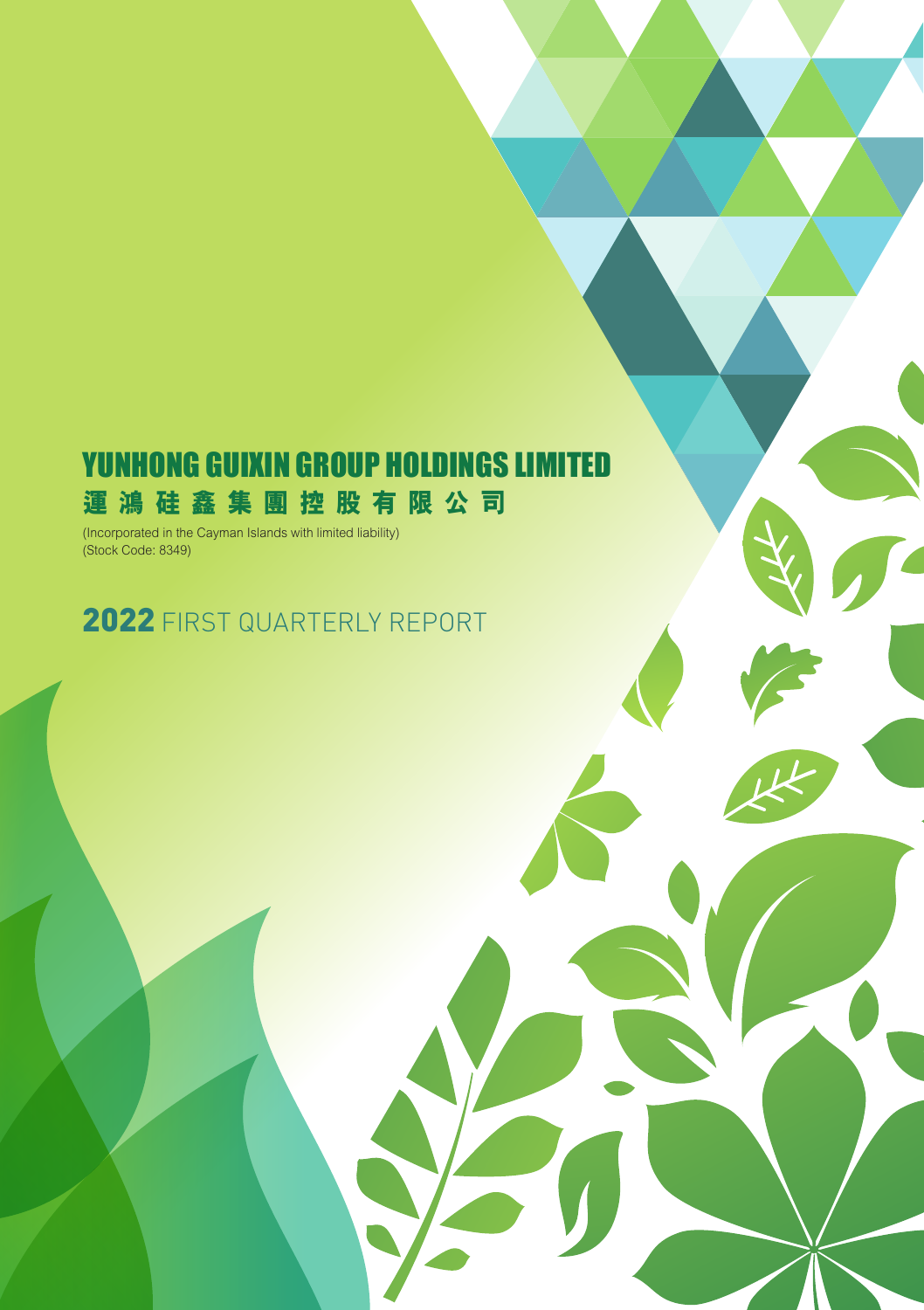# **CHARACTERISTICS OF GEM OF THE STOCK EXCHANGE OF HONG KONG LIMITED (THE "STOCK EXCHANGE")**

**GEM has been positioned as a market designed to accommodate small and mid-sized companies to which a higher investment risk may be attached than other companies listed on the Stock Exchange. Prospective investors should be aware of the potential risks of investing in such companies and should make the decision to invest only after due and careful consideration.**

**Given the companies listed on GEM are generally small and mid-sized companies, there is a risk that securities traded on GEM may be more susceptible to high market volatility than securities traded on the Main Board of the Stock Exchange and no assurance is given that there will be a liquid market in the securities traded on GEM.**

*This report, for which the board (the "Board") of directors (the "Directors") of Yunhong Guixin Group Holdings Limited (the "Company") collectively and individually accepts full responsibility, includes particulars given in compliance with the Rules Governing the Listing of Securities on the GEM of the Stock Exchange (the "GEM Listing Rules") for the purpose of giving information with regard to the Company. The Directors, having made all reasonable enquiries, confirm that to the best of their knowledge and belief the information contained in this report is accurate and complete in all material respects and not misleading or deceptive, and there are no other matters the omission of which would make any statement herein or this report misleading.*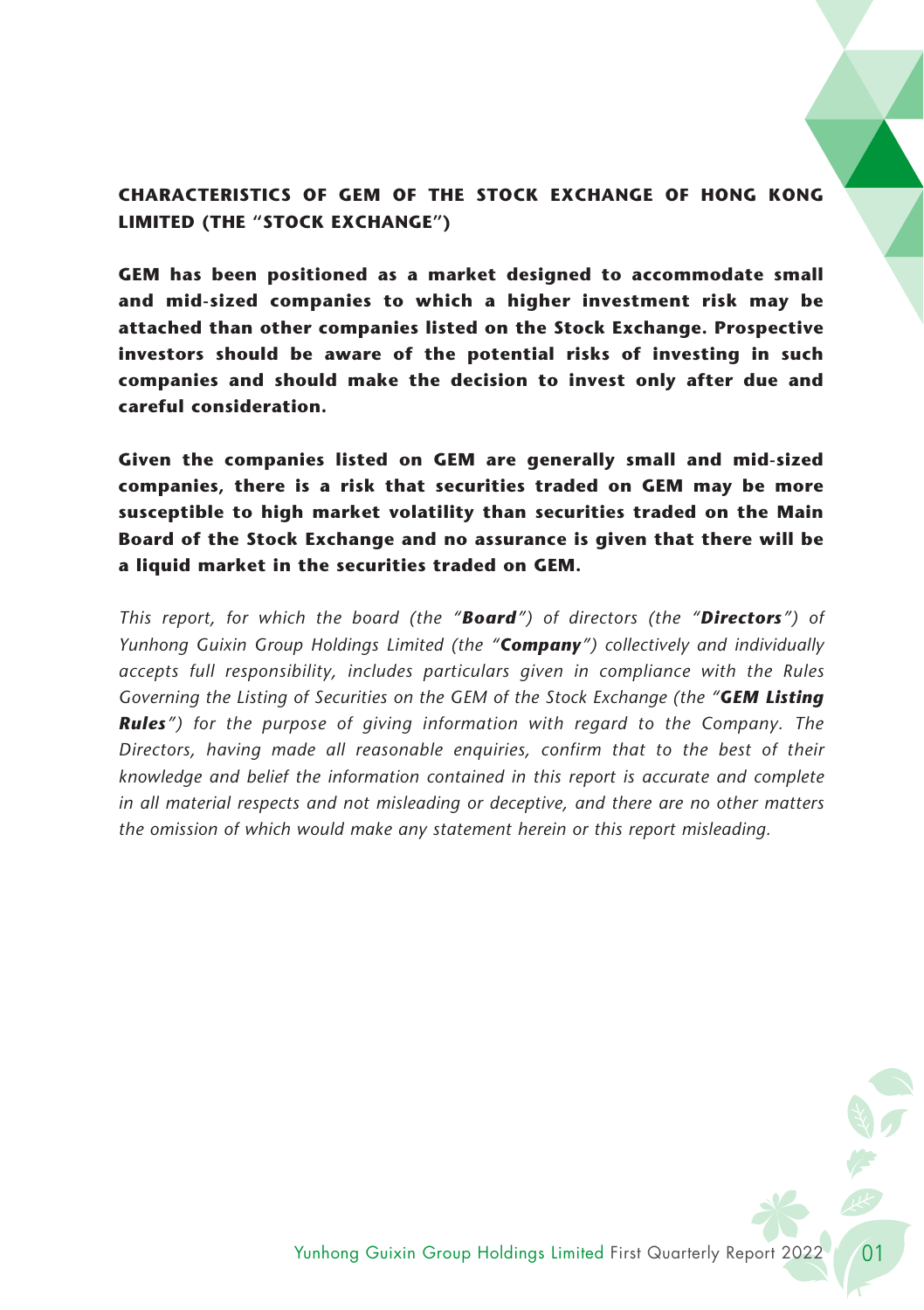# **RESULTS**

The Board presents the unaudited results of the Company and its subsidiaries (the "**Group**") for the three months ended 31 March 2022, together with comparative unaudited figures for the corresponding period in 2021 as follows:

# **CONDENSED CONSOLIDATED STATEMENT OF PROFIT OR LOSS AND OTHER COMPREHENSIVE INCOME**

|                                                                   |                | For the three months<br>ended 31 March |             |  |
|-------------------------------------------------------------------|----------------|----------------------------------------|-------------|--|
|                                                                   |                | 2022                                   | 2021        |  |
|                                                                   | <b>Notes</b>   | <b>RMB'000</b>                         | RMB'000     |  |
|                                                                   |                | (Unaudited)                            | (Unaudited) |  |
| <b>Revenue</b>                                                    | 3              | 13,094                                 | 13,623      |  |
| <b>Cost of sales</b>                                              |                | (9,769)                                | (10, 468)   |  |
| <b>Gross profit</b>                                               |                | 3,325                                  | 3,155       |  |
| Other revenue                                                     | $\overline{4}$ | 480                                    | 4           |  |
| Other net loss                                                    | $\overline{4}$ | (107)                                  | (154)       |  |
| <b>Distribution costs</b>                                         |                | (490)                                  | (948)       |  |
| Administrative expenses                                           |                | (2,797)                                | (2, 375)    |  |
| <b>Profit/(Loss) from operations</b>                              |                | 411                                    | (318)       |  |
| Finance costs                                                     | 5(a)           | (6)                                    | (63)        |  |
| Profit/(Loss) before taxation                                     | 5              | 405                                    | (381)       |  |
| Income tax                                                        | 6              | (279)                                  | (87)        |  |
| Profit/(Loss) for the period<br><b>Other comprehensive income</b> |                | 126                                    | (468)       |  |
| for the period                                                    |                |                                        |             |  |
| Total comprehensive income/                                       |                |                                        |             |  |
| (expense) for the period                                          |                | 126                                    | (468)       |  |
|                                                                   |                | <b>RMB</b> cent                        | RMB cent    |  |
| Earnings/(Loss) per share<br><b>Basic and diluted</b>             | 8              | 0.03                                   | (0.12)      |  |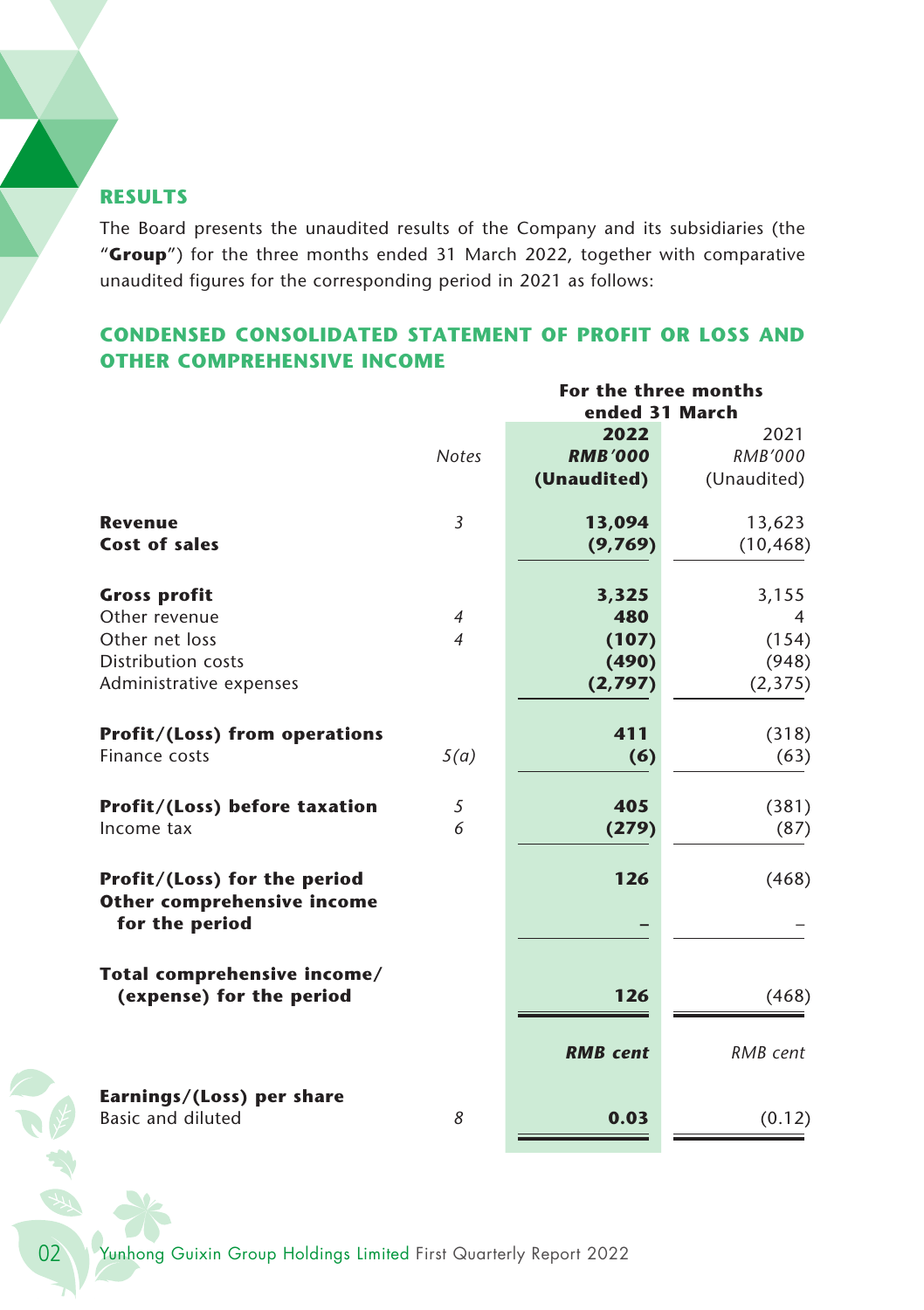

# **CONSOLIDATED STATEMENT OF CHANGES IN EQUITY**

|                                                                     |                                    |                             |                               |                                               | <b>Reserves</b>                                  |                                        |                                              |                      |                  |
|---------------------------------------------------------------------|------------------------------------|-----------------------------|-------------------------------|-----------------------------------------------|--------------------------------------------------|----------------------------------------|----------------------------------------------|----------------------|------------------|
|                                                                     | <b>Share</b><br>capital<br>RMB'000 | Share<br>premium<br>RMB'000 | Capital<br>reserve<br>RMB'000 | Property<br>revaluation<br>reserve<br>RMB'000 | Share-<br>based<br>payment<br>reserve<br>RMB'000 | <b>Statutory</b><br>reserve<br>RMB'000 | <b>Retained</b><br>profits<br><b>RMB'000</b> | Sub-total<br>RMB'000 | Total<br>RMB'000 |
| At 1 January 2021                                                   |                                    |                             |                               |                                               |                                                  |                                        |                                              |                      |                  |
| (Audited)<br>Loss and total<br>comprehensive<br>expense for the     | 3,600                              | 20,900                      | 9,557                         |                                               | 1,933                                            | 6,407                                  | 16,693                                       | 55,490               | 59,090           |
| period                                                              |                                    |                             |                               |                                               |                                                  |                                        | (468)                                        | (468)                | (468)            |
| Equity-settled<br>share-based                                       |                                    |                             |                               |                                               |                                                  |                                        |                                              |                      |                  |
| payments                                                            |                                    |                             |                               |                                               | 100                                              |                                        |                                              | 100                  | 100              |
| Transfer to statutory<br>reserve                                    |                                    |                             |                               |                                               |                                                  | 94                                     | (94)                                         |                      |                  |
| At 31 March 2021<br>(Unaudited)                                     | 3,600                              | 20,900                      | 9,557                         |                                               | 2,033                                            | 6,501                                  | 16,131                                       | 55,122               | 58,722           |
| At 1 January 2022<br>(Audited)<br>Profit and total<br>comprehensive | 3,600                              | 20,900                      | 9,557                         | 11,132                                        |                                                  | 8,287                                  | 14,770                                       | 64,646               | 68,246           |
| income for the<br>period<br>Equity-settled                          |                                    |                             |                               |                                               |                                                  |                                        | 126                                          | 126                  | 126              |
| share-based<br>payments                                             |                                    |                             |                               |                                               |                                                  |                                        |                                              |                      |                  |
| Transfer to statutory<br>reserve                                    |                                    |                             |                               |                                               |                                                  | 67                                     | (67)                                         |                      |                  |
| At 31 March 2022<br>(Unaudited)                                     | 3,600                              | 20,900                      | 9,557                         | 11,132                                        |                                                  | 8,354                                  | 14,829                                       | 64,772               | 68,372           |

\*

いけい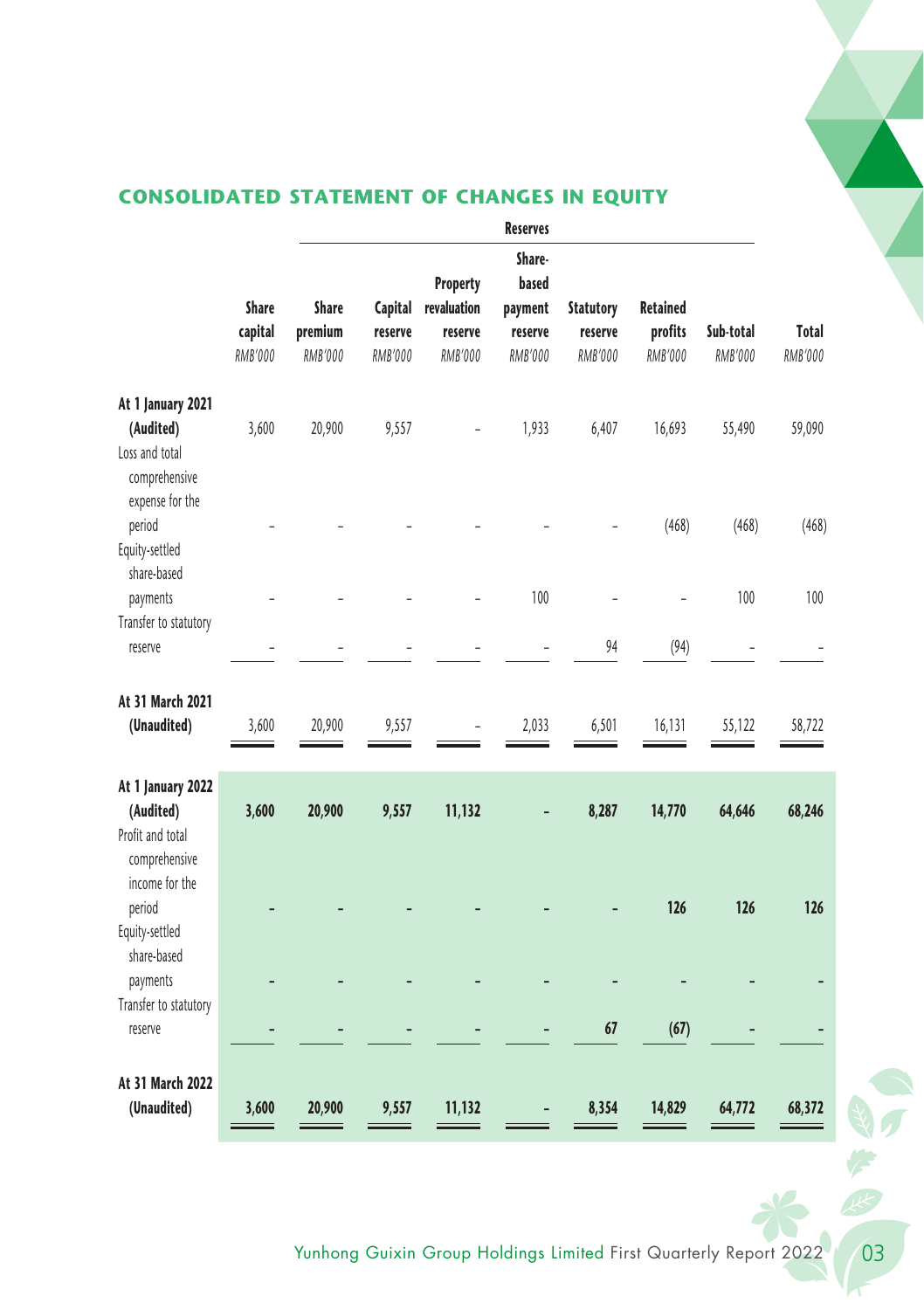*Notes:*

#### **1. GENERAL INFORMATION**

The Company was incorporated in the Cayman Islands on 13 January 2016 as an exempted company with limited liability under the Companies Law, Cap. 22 (Law 3 of 1961, as consolidated and revised) of the Cayman Islands. Its shares have been listed on the GEM of the Stock Exchange since 13 January 2017. The address of its registered office is Windward 3, Regatta Office Park, P.O. Box 1350 Grand Cayman KY1-1108, the Cayman Islands and its principal place of business is 66 South Oujiang Road, Haimen Economic Development Zone, Nantong City, Jiangsu Province, the People's Republic of China (the "**PRC**").

The Company is an investment holding company and its subsidiaries are principally engaged in the research and development, production and sales of fiberglass reinforced plastic products in the PRC. During the reporting periods, the principal business was carried out through Nantong Meigu Composite Materials Company Limited ("**Nantong Meigu**"), which is an indirect wholly-owned subsidiary of the Company incorporated in the PRC.

#### **2. BASIS OF PREPARATION AND ACCOUNTING POLICIES**

The Group's unaudited consolidated results for the three months ended 31 March 2022 have been prepared in accordance with the applicable disclosure requirements set out in Chapter 18 of the GEM Listing Rules and Hong Kong Financial Reporting Standards ("**HKFRSs**") issued by the Hong Kong Institute of Certified Public Accountants (the "**HKICPA**").

The HKICPA has issued a number of amendments to HKFRSs which are effective for the current accounting period of the Group. None of those developments have had a material effect on how the Group's results and financial position for the current or prior periods have been prepared or presented. The Group has not applied any new standard or interpretation that is not yet effective for the current accounting period.

The accounting policies adopted in preparing the unaudited consolidated results for the three months ended 31 March 2022 are consistent with those adopted in the financial statements of the Group for the year ended 31 December 2021.

The consolidated results of the Group for the three months ended 31 March 2022 are unaudited but have been reviewed by the audit committee of the Company.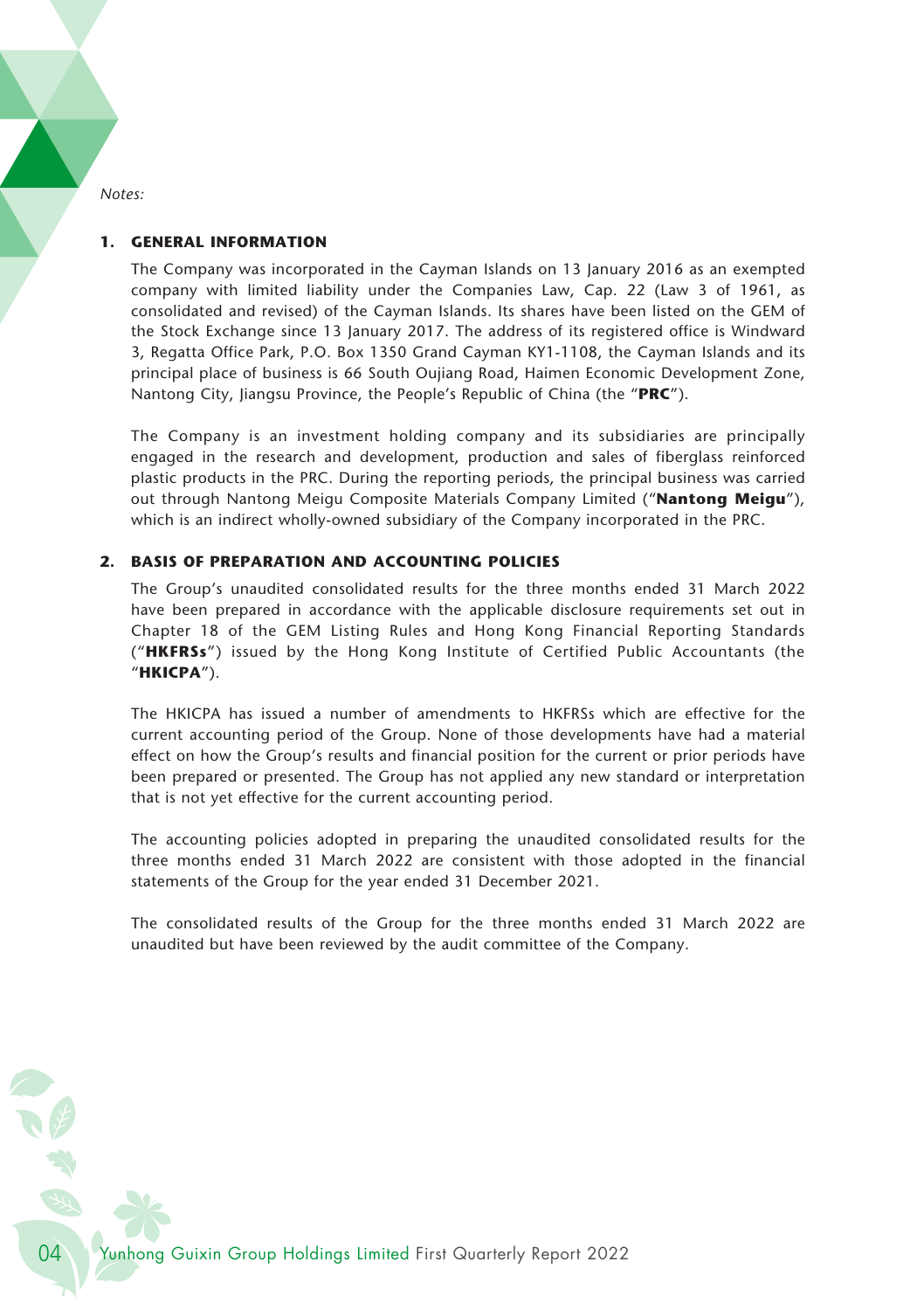#### **3. REVENUE**

The principal activities of the Group are research and development, production and sale of fiberglass reinforced plastic products in the PRC.

Revenue represents net invoiced value of goods sold, less value-added and sales taxes, returns and discounts, during the period.

|                                                   | For the three months |             |
|---------------------------------------------------|----------------------|-------------|
|                                                   | ended 31 March       |             |
|                                                   | 2022                 |             |
|                                                   | <b>RMB'000</b>       | RMB'000     |
|                                                   | (Unaudited)          | (Unaudited) |
| Sales of fiberglass reinforced plastic            |                      |             |
| $-$ Fiberglass reinforced plastic ("FRP") grating | 4,013                | 6,710       |
| - Epoxy wedge strip                               | 9,081                | 6,913       |
|                                                   | 13,094               | 13,623      |

In a manner consistent with the way in which information is reported internally to the Company's directors for the purposes of resource allocation and performance assessment, no segment information is presented in respect of the Group's operating segment as the Group is principally engaged in one segment in the research and development, production and sales of FRP products in the PRC.

#### **4. OTHER REVENUE AND OTHER NET LOSS**

|                                                    |                | For the three months |  |  |
|----------------------------------------------------|----------------|----------------------|--|--|
|                                                    | ended 31 March |                      |  |  |
|                                                    | 2022           | 2021                 |  |  |
|                                                    | <b>RMB'000</b> | RMB'000              |  |  |
|                                                    | (Unaudited)    | (Unaudited)          |  |  |
| <b>Other revenue</b>                               |                |                      |  |  |
| Interest income on bank deposits                   | $\overline{2}$ | 4                    |  |  |
| Rental income from investment property             | 478            |                      |  |  |
|                                                    | 480            | 4                    |  |  |
| <b>Other net loss</b><br>Net foreign exchange loss |                | (154)                |  |  |
|                                                    | (107)          |                      |  |  |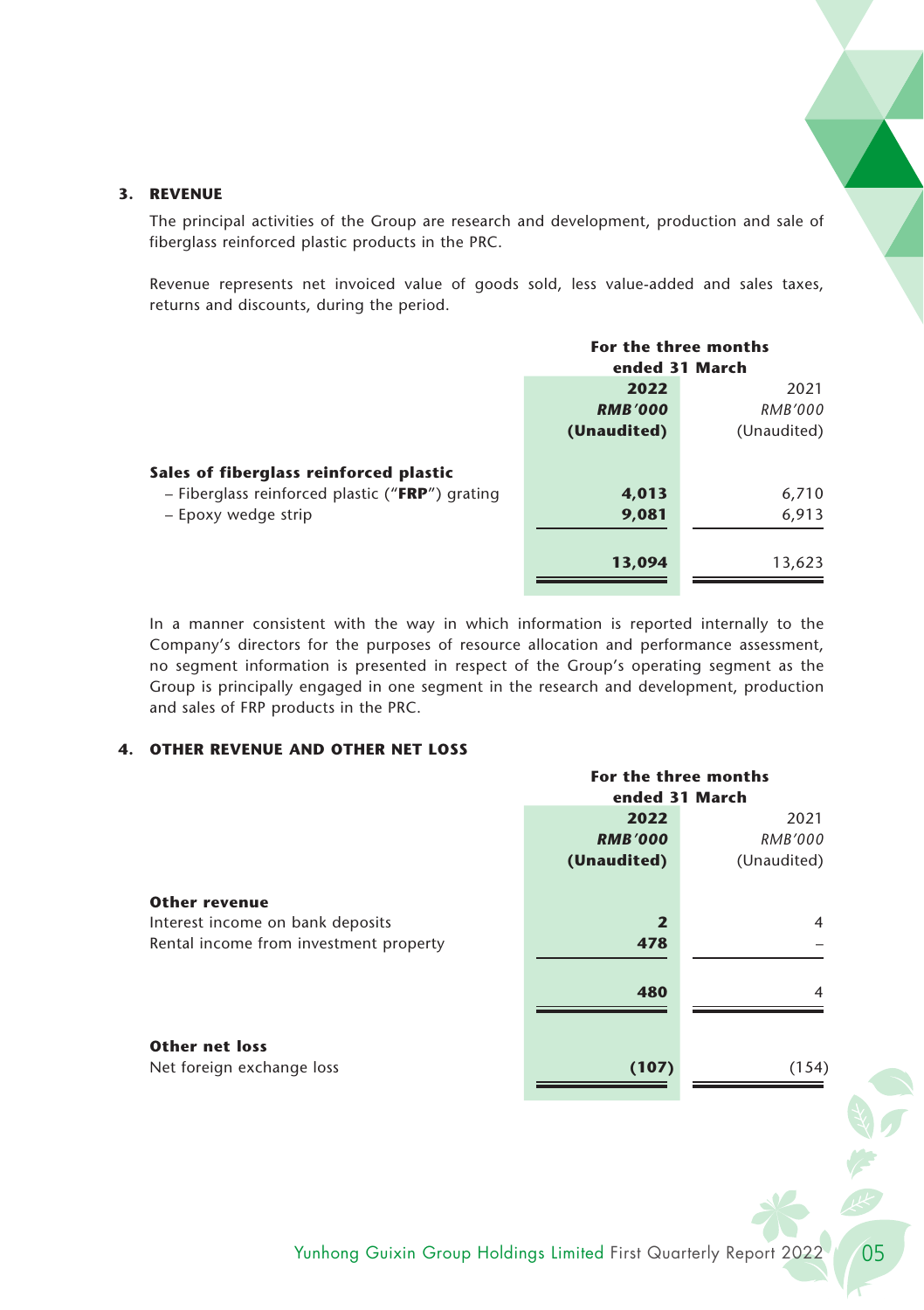#### **5. PROFIT/(LOSS) BEFORE TAXATION**

Profit/(Loss) before taxation is arrived at after charging the following items:

|     |                                                                             |                         | For the three months<br>ended 31 March |
|-----|-----------------------------------------------------------------------------|-------------------------|----------------------------------------|
|     |                                                                             | 2022                    | 2021                                   |
|     |                                                                             | <b>RMB'000</b>          | RMB'000                                |
|     |                                                                             | (Unaudited)             | (Unaudited)                            |
| (a) | <b>Finance costs</b>                                                        |                         |                                        |
|     | Interest on bank borrowings                                                 | 3                       | 63                                     |
|     | Interest on lease liabilities                                               | $\overline{\mathbf{3}}$ |                                        |
|     |                                                                             | 6                       | 63                                     |
| (b) | Staff costs (including directors'                                           |                         |                                        |
|     | emoluments)                                                                 |                         |                                        |
|     | Salaries, wages and other benefits<br>Contributions to defined contribution | 2,271                   | 2,668                                  |
|     | retirement plans                                                            | 247                     | 232                                    |
|     | Equity-settled share-based payments                                         |                         | 100                                    |
|     |                                                                             |                         |                                        |
|     |                                                                             | 2,518                   | 3,000                                  |
| (c) | <b>Other items</b>                                                          |                         |                                        |
|     | Amortisation for a right-of-use asset                                       | 44                      | 9                                      |
|     | Depreciation for property, plant and                                        |                         |                                        |
|     | equipment                                                                   | 314                     | 477                                    |
|     | Cost of inventories recognised as expense                                   |                         |                                        |
|     | (note (i))                                                                  | 10,471<br>450           | 10,530<br>900                          |
|     | Research and development costs (note (ii))                                  |                         |                                        |

#### *Notes:*

- (i) Cost of inventories recognised as expenses include approximately RMB1,208,000 (three months ended 31 March 2021: RMB1,424,000) relating to staff costs, and approximately RMB242,000 (three months ended 31 March 2021: RMB335,000) relating to depreciation for property, plant and equipment, the amounts of which are also included in the total amount disclosed separately above for each of these types of expenses.
- (ii) Including in the research and development costs are staff cost of approximately RMB377,000 (three months ended 31 March 2021: RMB406,000) and costs of materials consumed of approximately RMB9,000 (three months ended 31 March 2021: RMB449,000), the amounts of which are also included in the total amount separately disclosed for these types of expenses.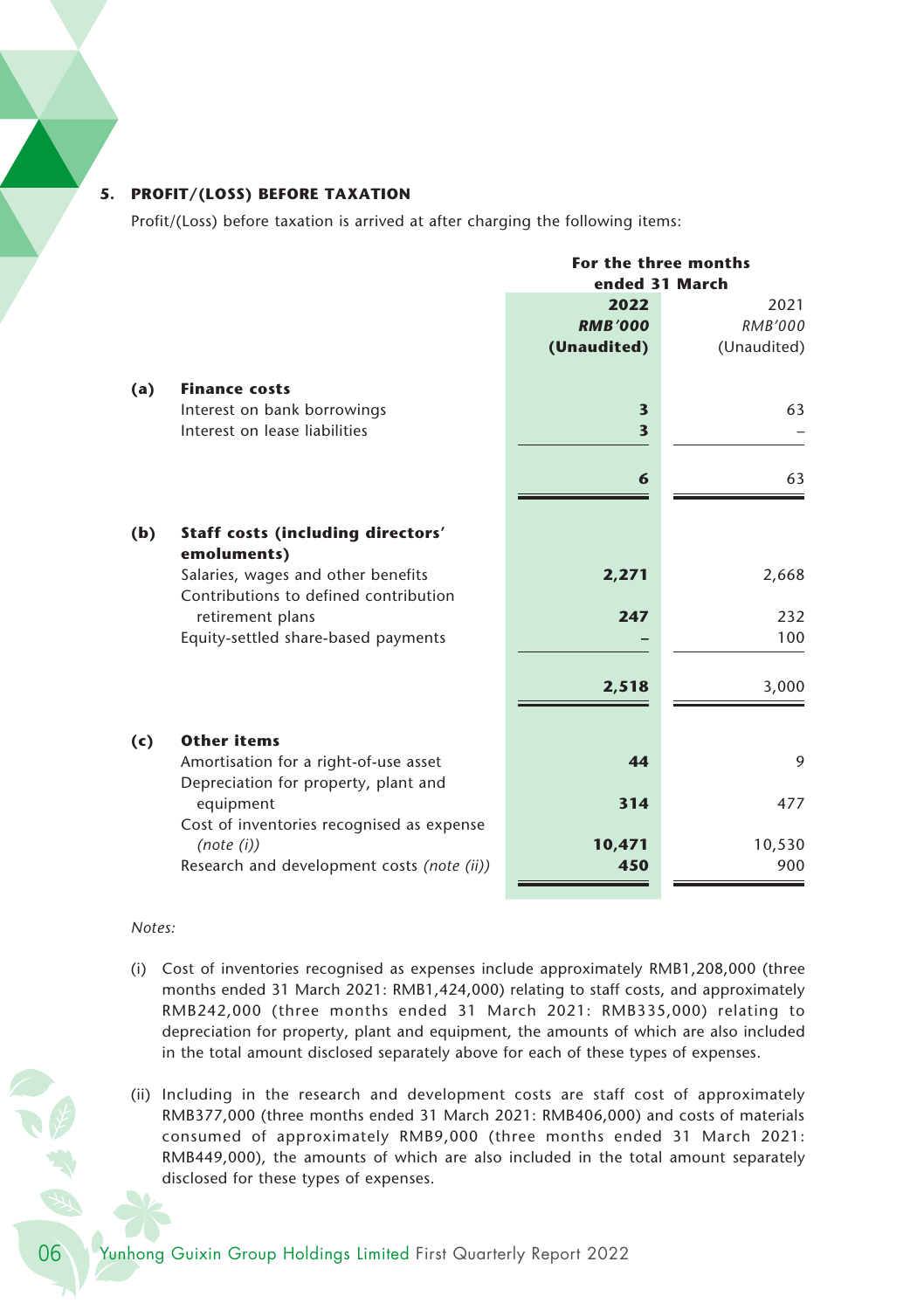|                                           | For the three months |             |  |
|-------------------------------------------|----------------------|-------------|--|
|                                           | ended 31 March       |             |  |
|                                           | 2022                 | 2021        |  |
|                                           | <b>RMB'000</b>       | RMB'000     |  |
|                                           | (Unaudited)          | (Unaudited) |  |
| <b>Current tax</b>                        |                      |             |  |
| PRC Enterprise Income Tax ("EIT")         |                      |             |  |
| on profits of the Group's subsidiary      | 212                  | 67          |  |
| Deferred tax                              |                      |             |  |
| Origination and reversal of temporary     |                      |             |  |
| differences in respect of withholding tax |                      |             |  |
| on distributable profits of the Group's   |                      |             |  |
| PRC subsidiary                            | 67                   | 20          |  |
|                                           |                      |             |  |
|                                           | 279                  | 87          |  |

### **6. INCOME TAX IN THE CONDENSED CONSOLIDATED STATEMENT OF PROFIT OR LOSS AND OTHER COMPREHENSIVE INCOME**

Pursuant to the rules and regulations of the Cayman Islands and the British Virgin Islands (the "**BVI**"), the Group is not subject to any income tax in the Cayman Islands and the BVI.

No provision for Hong Kong Profits Tax has been made for the three months ended 31 March 2022 and the corresponding three months in 2021 as the Group did not have assessable profits subject to Hong Kong Profits Tax during the aforesaid periods.

The PRC subsidiaries of the Group are subject to PRC EIT at 25% (three months ended 31 March 2021: 25%). Dividends declared to Prosperous Composite Material Co., Ltd., as a non-resident shareholder, in respect of profits earned by Nantong Meigu, are subject to the PRC withholding tax at 10%.

Yunhong Guixin Group Holdings Limited First Quarterly Report 2022 1997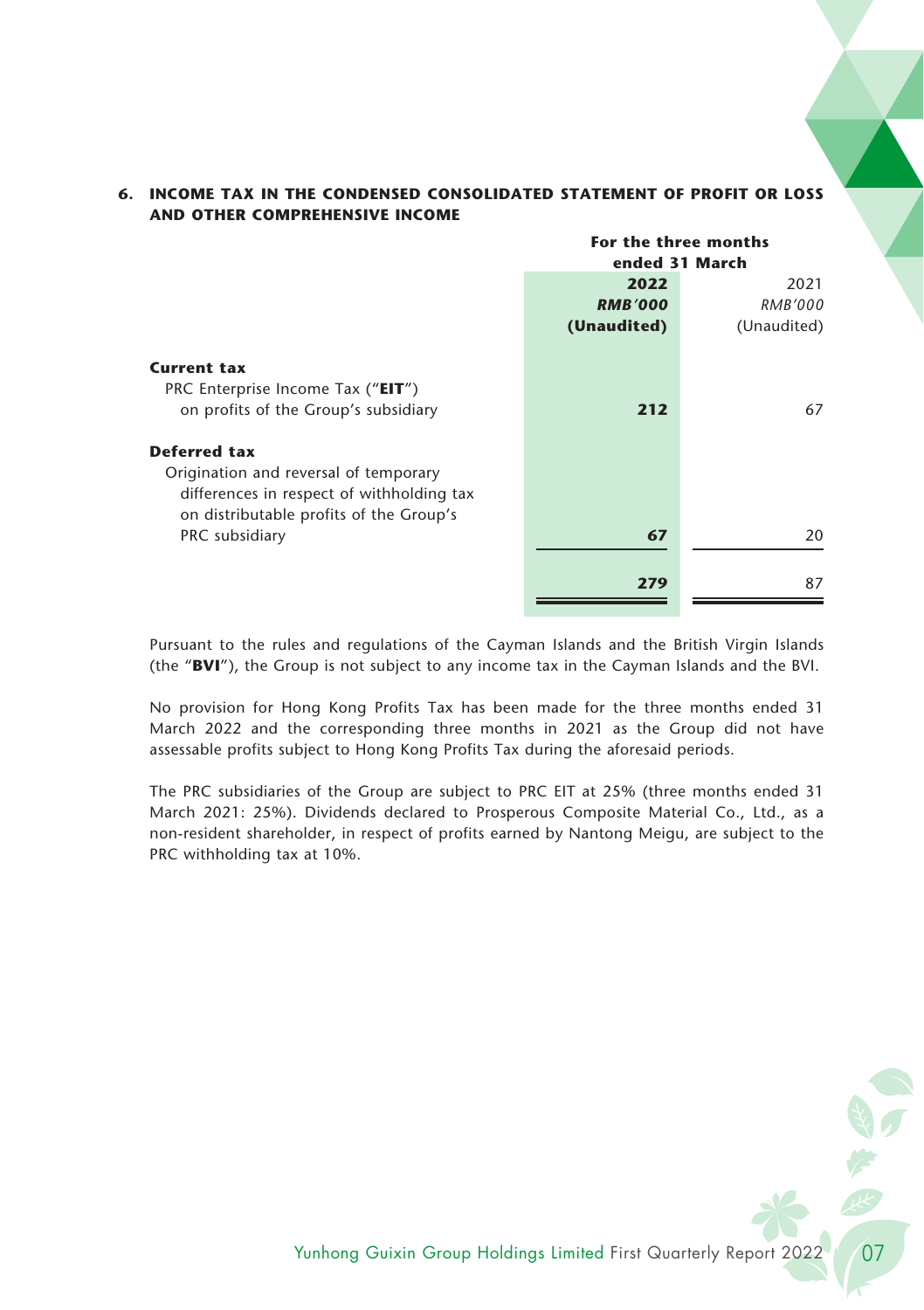#### **7. DIVIDEND**

The Directors do not recommend the payment of dividend for the three months ended 31 March 2022 (three months ended 31 March 2021: Nil).

#### **8. EARNINGS/(LOSS) PER SHARE**

The calculation of the basic earnings/(loss) per share attributable to owners of the Company is based on the following data:

|                                                                                                                      | For the three months |             |
|----------------------------------------------------------------------------------------------------------------------|----------------------|-------------|
|                                                                                                                      | ended 31 March       |             |
|                                                                                                                      | 2022                 | 2021        |
|                                                                                                                      | <b>RMB'000</b>       | RMB'000     |
|                                                                                                                      | (Unaudited)          | (Unaudited) |
| Profit/(loss) for the purpose of basic<br>earnings/(loss) per share                                                  |                      |             |
| Profit/(loss) attributable to owners of Company                                                                      | 126                  | (468)       |
|                                                                                                                      | '000                 | '000        |
| <b>Number of shares</b><br>Number of shares at the beginning and the end<br>of the reporting period and the weighted |                      |             |
| average number of shares                                                                                             | 400,000              | 400,000     |

Basic earnings/(loss) per share for the three months ended 31 March 2022 amounted to RMB0.03 cent (three months ended 31 March 2021: RMB(0.12 cent)) per share.

No diluted earnings/(loss) per share was presented as there was no potential ordinary shares outstanding during the periods ended 31 March 2022 and 2021.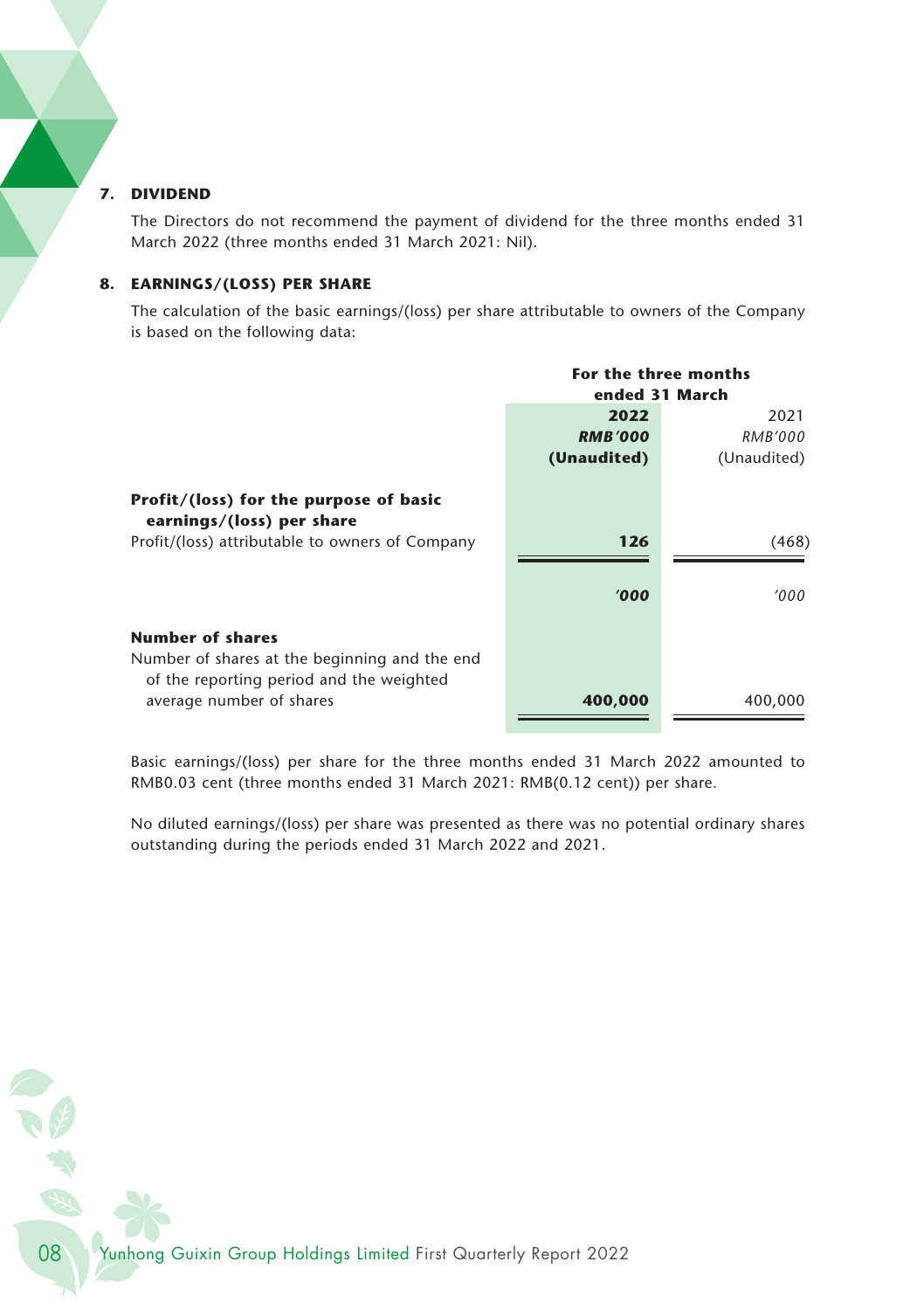#### **9. MATERIAL RELATED PARTY TRANSACTIONS**

(a) Remuneration for key management personnel of the Group, including amounts paid to the Directors and certain of the highest paid employees is as follows:

|                                     | For the three months<br>ended 31 March |             |  |
|-------------------------------------|----------------------------------------|-------------|--|
|                                     |                                        |             |  |
|                                     | 2022                                   |             |  |
|                                     | <b>RMB'000</b>                         | RMB'000     |  |
|                                     | (Unaudited)                            | (Unaudited) |  |
| Short-term employee benefits        | 439                                    | 300         |  |
| Post-employment benefits            | 32                                     | 40          |  |
| Equity-settled share-based payments |                                        | 100         |  |
|                                     | 471                                    | 440         |  |

(b) Transactions with related parties:

|                                                                                                    | For the three months<br>ended 31 March |             |  |
|----------------------------------------------------------------------------------------------------|----------------------------------------|-------------|--|
|                                                                                                    | 2022                                   | 2021        |  |
|                                                                                                    | <b>RMB'000</b>                         | RMB'000     |  |
|                                                                                                    | (Unaudited)                            | (Unaudited) |  |
| Rental expenses paid to Meigu New Materials<br>(Nantong) Company Limited*<br>(美固新材料(南通)有限公司)(Note) | 546                                    |             |  |
|                                                                                                    |                                        |             |  |

*Note:*

Meigu New Materials (Nantong) Company Limited\* (美固新材料(南通)有限公司) is a company established in the PRC, in which Mr. Jiang Guitang, a former Director in the last 12 months, therefore a connected person of the Company, has an ultimate beneficial interest. The rental expenses were related to renting of a new production plant for the manufacturing operations undertaken by the Group. This is a connected transaction which falls within the de minimis provision under Rule 20.74(1) of the GEM Listing Rules. The transaction is fully exempt.

\* *For identification only*

医特色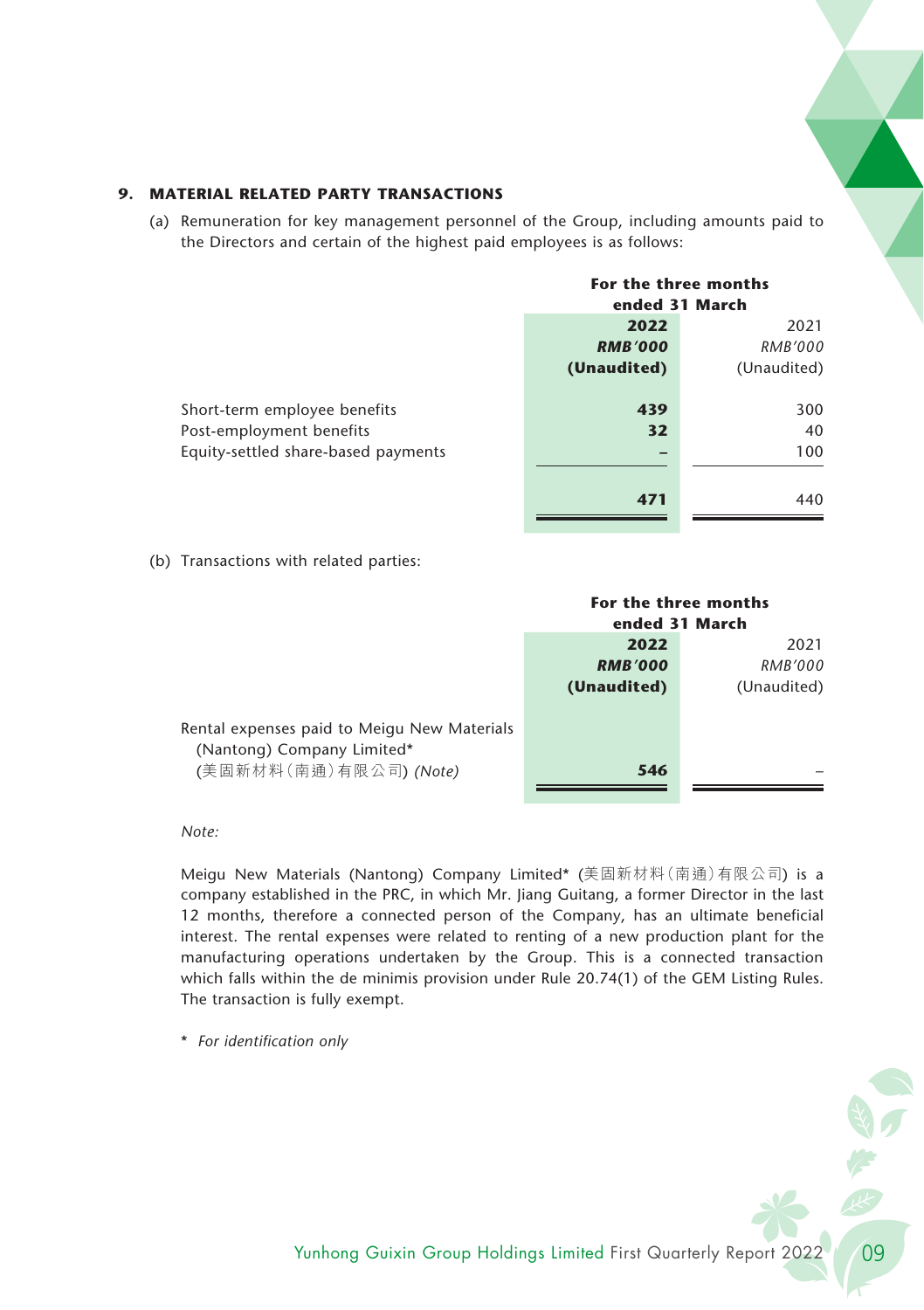## **MANAGEMENT DISCUSSION AND ANALYSIS**

#### **Review and Prospects**

The Group is an established and leading manufacturer in the PRC engaged in the research and development, production and sale of a variety of FRP products. For the three months ended 31 March 2022, the Group's major products consisted of: (i) FRP grating products; and (ii) epoxy wedge strip products.

The applications for FRP are quite wide including building and construction field, electrical and telecommunications engineering. As the product is characterised by its light weight, high strength, toughness, anti-slippery, anti-erosion, flame retardant, insulation and easy to colour and artistic properties as well as its good and comprehensive economic benefits, it is widely applied in industries including petrochemical, electrical, marine engineering, plating, vessel, metallurgy, steel, papermaking, brewing and municipal industry and mainly used in operating platform, equipment platform, stair treads, trench covers, filter plates, etc., which indicates that it is an ideal components for corrosive environment.

Given that FRP delivers outstanding performance as a comparatively new type of materials and as a substitute of traditional materials such as wood, concrete and metal, and the potential application of products made of FRP composites in a wide range of fields such as aerospace, energy and transportation industries, the management expects that the overall FRP market in China will grow at a steady pace in the future in light of gradual maturity and better understanding of the FRP market.

For the three months ended 31 March 2022, the Group recorded a sales revenue of approximately RMB13.1 million, which has slipped back slightly by approximately RMB0.5 million or 3.9% from that of approximately RMB13.6 million for the three months ended 31 March 2021. The reduction in the sales revenue was mainly attributable to the decrease in revenue generated from the sales of FRP grating products, the effect of which was however outweighed to a certain extent by the substantial increase in revenue generated from the sales of epoxy wedge strip products by approximately 31.4% during the three months ended 31 March 2022.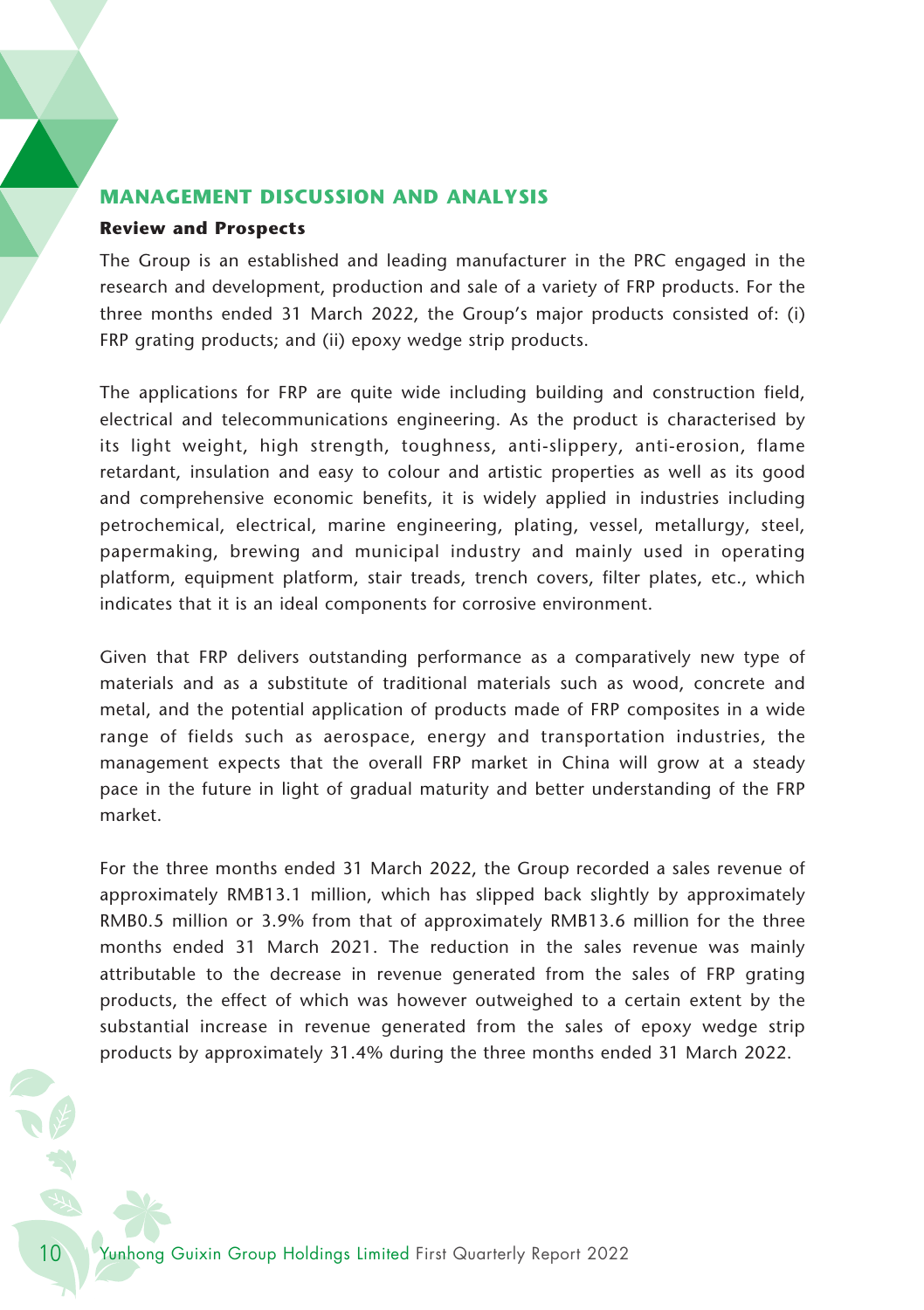Beginning in March 2022, the PRC struggled to contain its worst outbreak of the COVID-19 pandemic through lockdown of major cities, in particular the financial hub of Shanghai, which is believed to have a significant adverse impact on the economy at large. In the first quarter of 2022, the gross domestic product (the "**GDP**") of the PRC grew by 4.8% as compared to the corresponding period in 2021. This is in stark contrast to the first quarter of 2020 when the COVID-19 pandemic spread out from Wuhan, which shrank the GDP by 6.8%. However, the GDP in the first quarter does not fully reflect the lockdown impacts since the beginning of March 2022. It is expected that more pain will come in the second quarter of 2022.

On the international arena, it is further believed that the Sino-American relations will face a bigger test in 2022. The United States of America (the "**U.S.**") will hold mid-term elections and China policy may become the target of fierce partisan politics as the U.S. conservatives and progressives accuse each other of being soft on China. The U.S. government tightened export restrictions on Chinese high-tech enterprises and forbade U.S. investment in China's so-called military-civilian fusion firms for safeguarding U.S. advantages in big data, artificial intelligence and quantum computing. On the other hand, while Russia's military operations on Ukraine will tighten the co-operation between the PRC and Russia, it will further worsen the Sino-American relations.

As the economic and political environments remain so uncertain, the Group will need to take part more rigorously in tender bidding for all potential projects both in the PRC and the overseas markets. Moreover, the Group will continue to enhance product recognition by improving production technology so as to maintain effective cost control and strengthen the competitiveness. Furthermore, the Group will recruit more experienced talents to fulfil the Group's mission in product research, development and market expansion.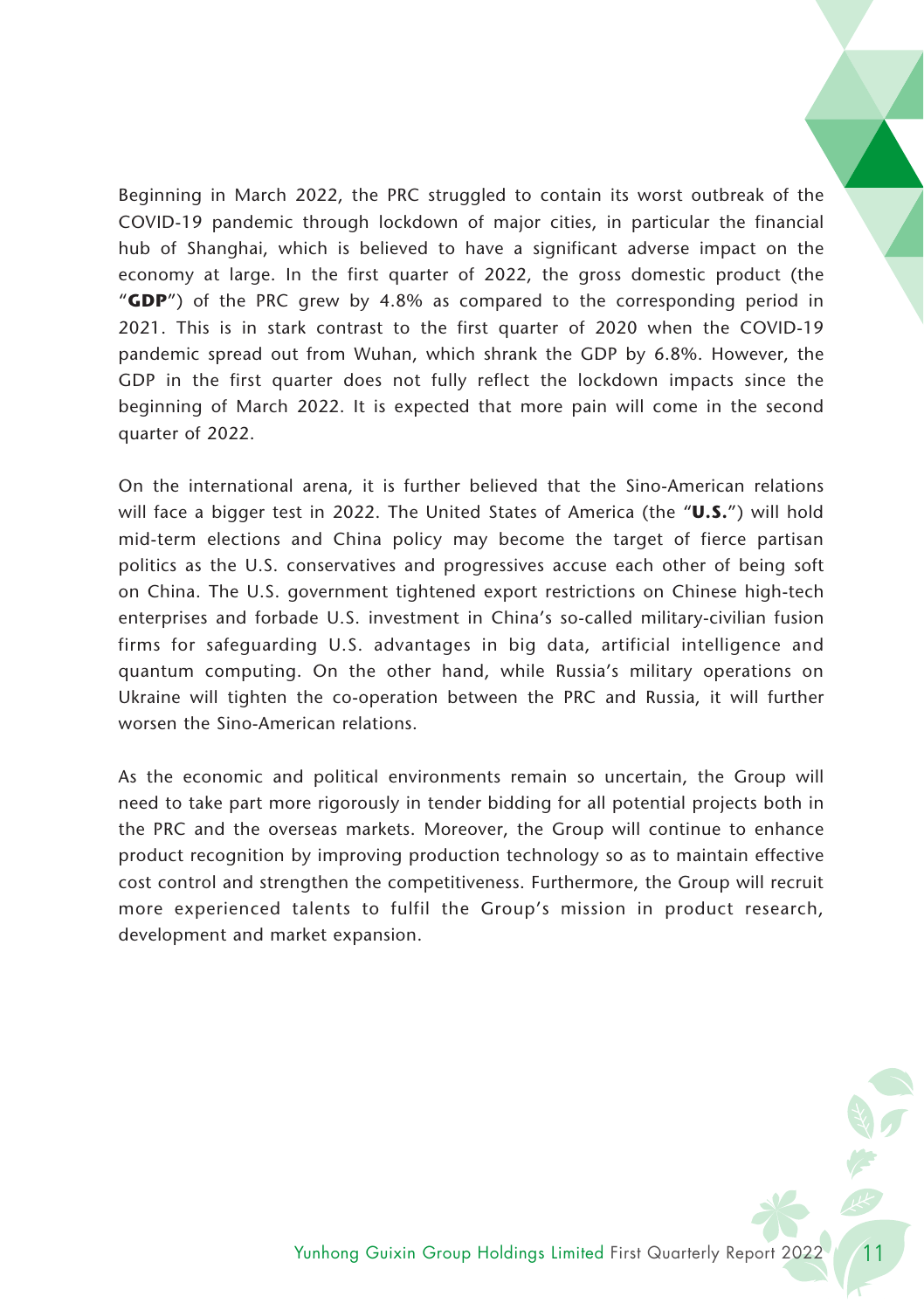Given the resilience and potential of the PRC's economy in the long run, it is considered that stable growth would remain unchanged. Looking ahead, the Group remains prudent and optimistic about the prospects of its business in the long run. The Group will follow a cautious approach to ensure continuous, steady and effective business and operation development in 2022. While the Group is closely monitoring the latest development of the epidemic disease resulting from the spread of COVID-19 and its impact on the industry at large, it would adjust its strategies from time to time when required including exploring new revenue streams to lower the business risk.

## **Sales Performance**

The Group posted a consolidated revenue of approximately RMB13.1 million for the three months ended 31 March 2022, representing a decrease of approximately RMB0.5 million or 3.9% as compared to the corresponding period in 2021. The decrease in revenue was primarily driven by the reduction in revenue generated from the sales of FRP grating products, which was mitigated by a substantial growth in the sales of epoxy wedge strip products. Moreover, sales for the domestic market increased by approximately 15.8% to approximately RMB10.4 million for the three months ended 31 March 2022 from approximately RMB8.9 million for the corresponding period in 2021. The domestic market contributed approximately 79.1% of total sales for the three months ended 31 March 2022, which increased by 13.5 percentage points in comparison with that of approximately 65.6% for the three months ended 31 March 2021.

12 Yunhong Guixin Group Holdings Limited First Quarterly Report 2022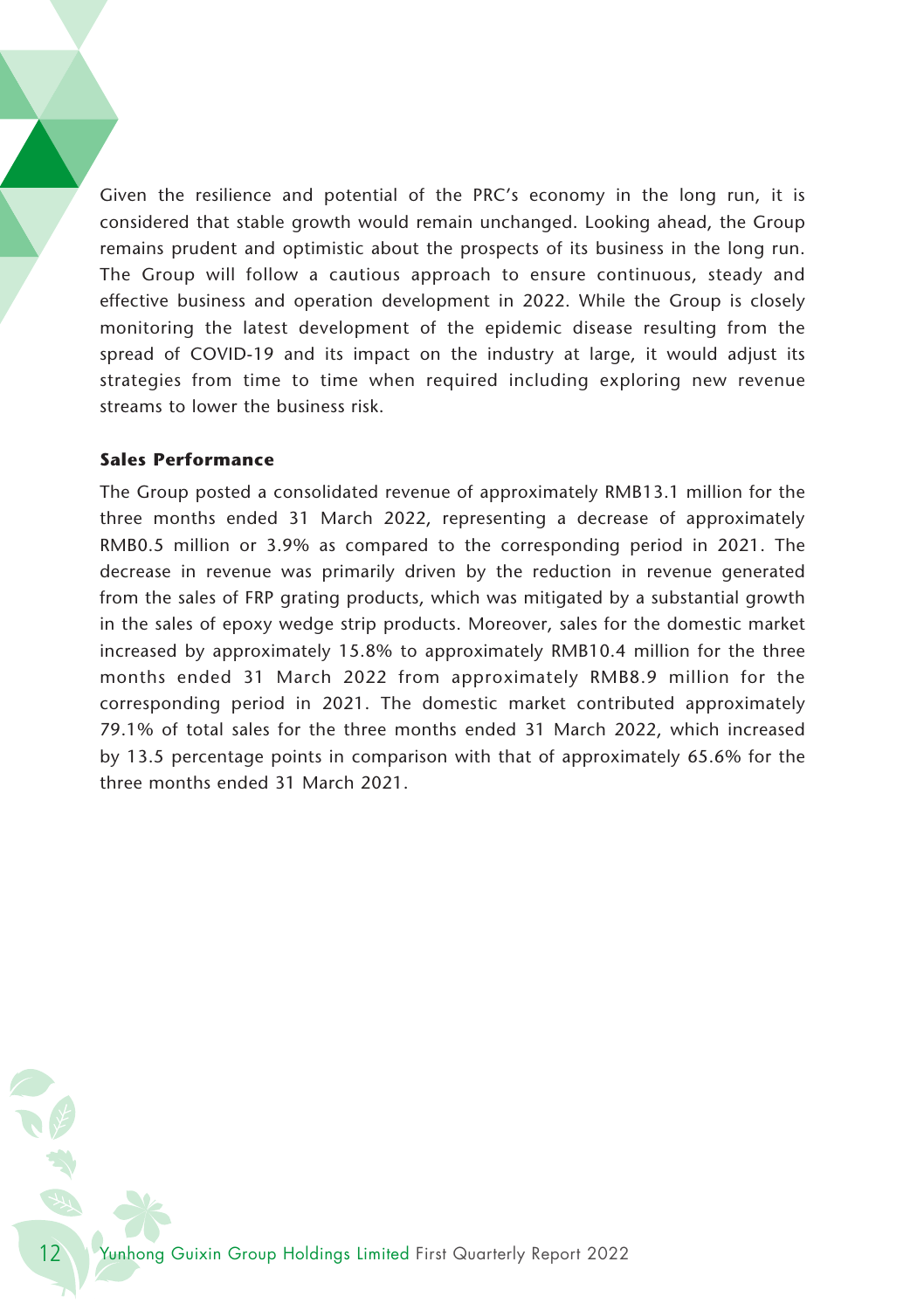Details of the Group's revenue and gross profit margin by product categories are as follows:

|                            | For the three months |               | For the three months |        |
|----------------------------|----------------------|---------------|----------------------|--------|
|                            | ended 31 March 2022  |               | ended 31 March 2021  |        |
|                            |                      | Gross         |                      | Gross  |
|                            | <b>Sales</b>         | profit        | Sales                | profit |
|                            | revenue              | margin        | revenue              | margin |
|                            | <b>RMB'000</b>       | $\frac{0}{0}$ | <b>RMB'000</b>       | %      |
|                            |                      |               |                      |        |
| FRP grating products       | 4,013                | 24.6          | 6,710                | 24.4   |
| Epoxy wedge strip products | 9,081                | 25.7          | 6,913                | 22.0   |
|                            |                      |               |                      |        |
|                            | 13,094               | 25.4          | 13,623               | 23.2   |

FRP grating products were mainly sold to corporate customers in the PRC who generally are end-users of such products, as well as distributors in the U.S. and the United Kingdom ("**U.K.**") who generally buy the products on per purchase order basis with no distribution arrangement. The revenue derived from sales of FRP grating products decreased by approximately RMB2.7 million or 40.2% from approximately RMB6.7 million for the three months ended 31 March 2021 to approximately RMB4.0 million for the three months ended 31 March 2022. This was mainly due to the significant decrease in overseas sales orders as a result of the drop in demands for the FRP grating products due to the rising prices caused by the increase in the costs of raw materials and transportation. The gross profit margin for the three months ended 31 March 2022 nevertheless remained relatively stable as compared to the corresponding period in 2021.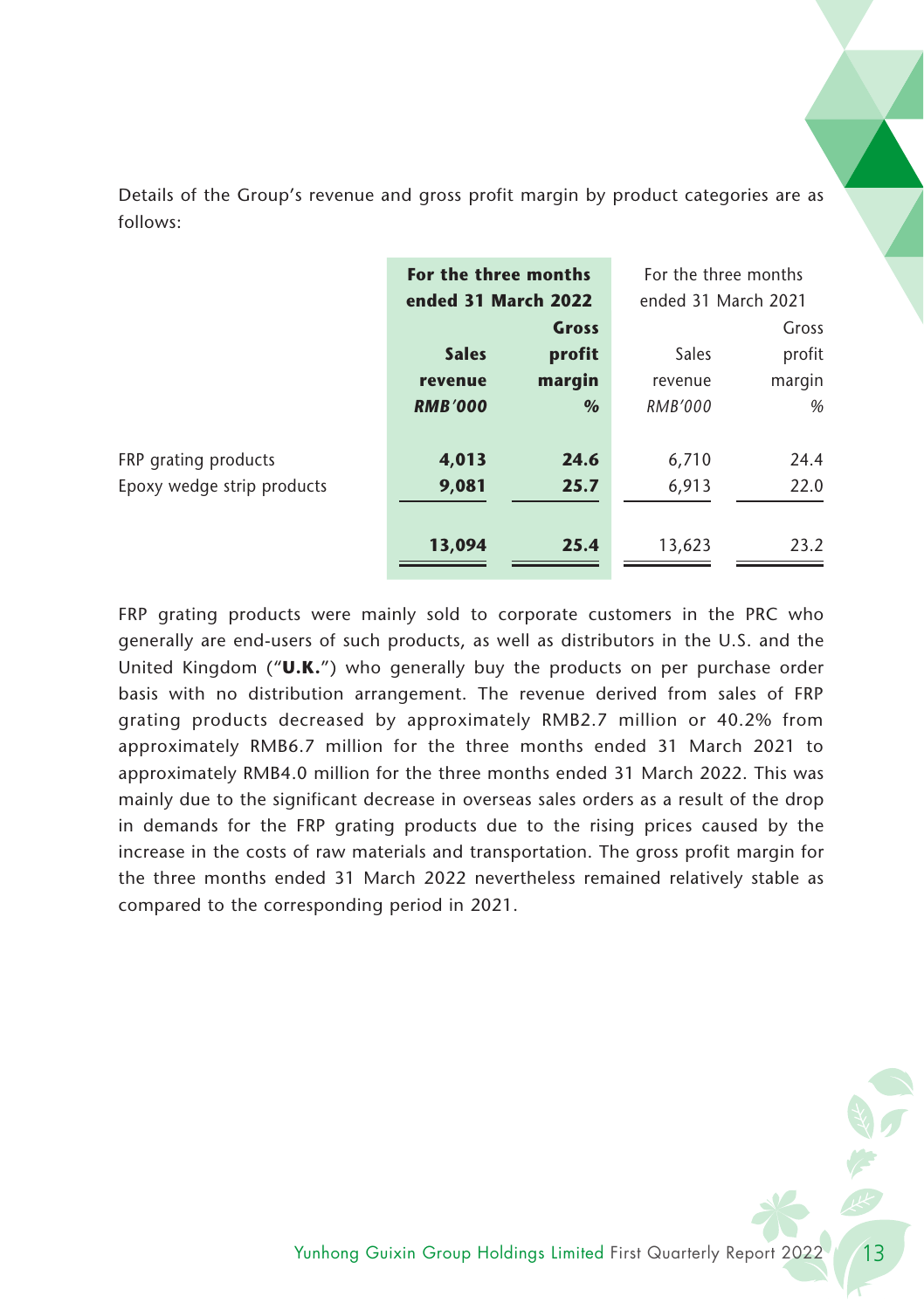During the three months ended 31 March 2022, sales of epoxy wedge strip products became the largest contributor to the Group's revenue and accounted for approximately 69.4% of the total revenue of the Group. Epoxy wedge strip products were developed and targeted for manufacturers of wind turbine blades in the PRC. The revenue derived from sales of epoxy wedge strip products increased by approximately RMB2.2 million or 31.4% from approximately RMB6.9 million for the three months ended 31 March 2021 to approximately RMB9.1 million for the three months ended 31 March 2022. This was mainly due to the resumption of confidence from customers in the wind turbine blades industry. The gross profit margin increased by 3.7 percentage points from approximately 22.0% for the three months ended 31 March 2021 to approximately 25.7% for the three months ended 31 March 2022. The increase in gross profit margin was attributable to the decrease in cost of sales resulting from the enhancement of production efficiency.

Details of the average selling price and the sales volume by product categories are as follows:

|       |            | For the three months     | For the three months |                      |  |
|-------|------------|--------------------------|----------------------|----------------------|--|
|       |            | ended 31 March 2022      | ended 31 March 2021  |                      |  |
|       | Average    |                          | Average              |                      |  |
|       | selling    |                          | selling              |                      |  |
|       | price      | <b>Volume</b>            | price                | Volume               |  |
|       | <b>RMB</b> |                          | RMB                  |                      |  |
|       |            |                          |                      |                      |  |
|       | 370.8      | $10,822 \; \mathrm{m}^2$ | 276.0                | $24,314 \text{ m}^2$ |  |
| ducts | 53.9       | 168,559 m                | 70.1                 | 98,579 m             |  |
|       |            |                          |                      |                      |  |

**FRP** grating products Epoxy wedge strip prod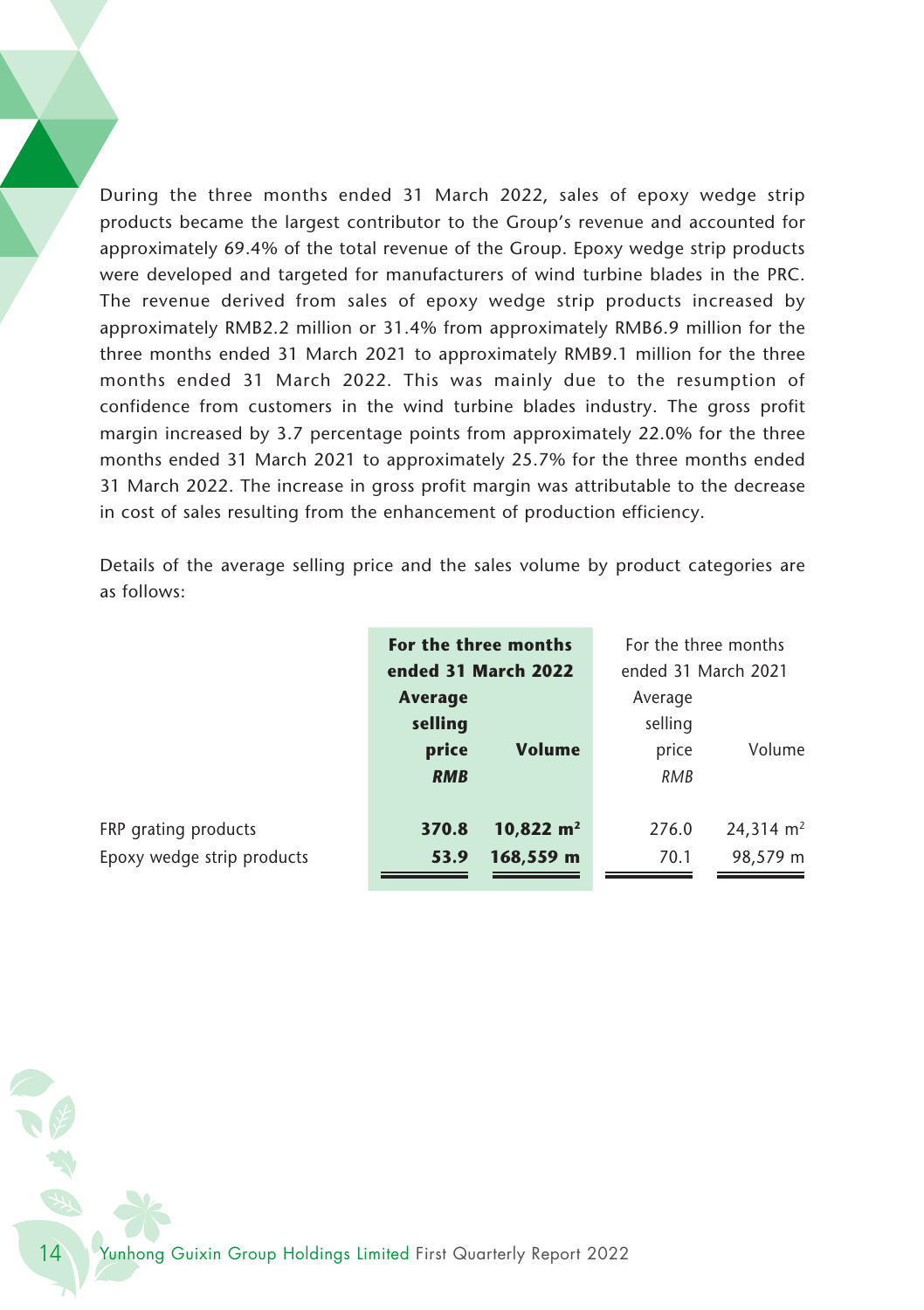The average selling price of the FRP grating products per  $m<sup>2</sup>$  increased by approximately RMB94.8 per  $m^2$  or approximately 34.4% from RMB276.0 per  $m^2$  for the three months ended 31 March 2021 to RMB370.8 per  $m<sup>2</sup>$  for the three months ended 31 March 2022, with a decrease in sales volume of approximately 55.5% in comparison between the two periods. The increase in average selling price was mainly due to the variations in the composition of higher priced FRP grating products sold.

The average selling price of the epoxy wedge strip products per m decreased by approximately RMB16.2 per m from RMB70.1 per m for the three months ended 31 March 2021 to RMB53.9 per m for the three months ended 31 March 2022, with an increase in sales volume of approximately 71.0% between the two periods. The decrease in average selling price was mainly attributable to the differences in product specifications in relation to different shapes, weight and dimension for the products sold in these two periods.

|            | For the three months |         |  |
|------------|----------------------|---------|--|
|            | ended 31 March       |         |  |
|            | 2022                 | 2021    |  |
|            | <b>RMB'000</b>       | RMB'000 |  |
|            |                      |         |  |
| <b>PRC</b> | 10,359               | 8,943   |  |
| U.S.       | 815                  | 1,880   |  |
| U.K.       | 1,173                | 1,638   |  |
| Others     | 747                  | 1,162   |  |
|            |                      |         |  |
| Total      | 13,094               | 13,623  |  |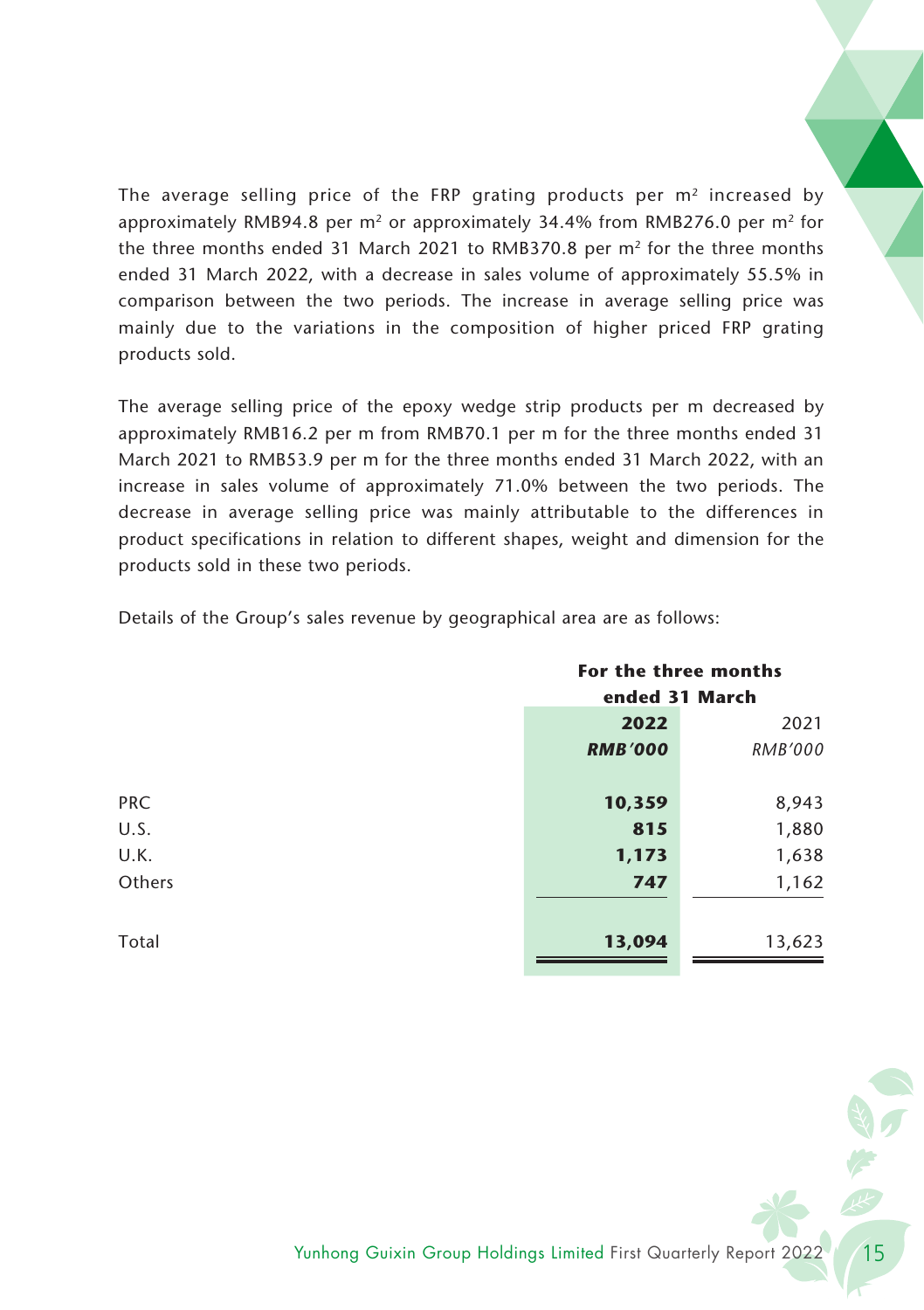Sales to the PRC market increased by approximately 15.8% from approximately RMB8.9 million for the three months ended 31 March 2021 to approximately RMB10.3 million for the three months ended 31 March 2022, which was mainly attributable to the significant increase in sales of epoxy wedge strip products to PRC customers during the three months ended 31 March 2022.

Sales to the U.S. market decreased by approximately 56.6% from approximately RMB1.9 million for the three months ended 31 March 2021 to approximately RMB0.8 million for the three months ended 31 March 2022, mainly because of the higher import tariff and the adverse impact of COVID-19 outbreak on the U.S. economy and market condition which suppressed the demands for the Group's products in the U.S. market.

Sales to the U.K. market decreased by approximately 28.4% from approximately RMB1.6 million for the three months ended 31 March 2021 to approximately RMB1.2 million for the three months ended 31 March 2022, mainly because of the decrease in sales orders from the major customers in the U.K. market resulting from the outbreak of COVID-19 pandemic.

Sales to the other locations decreased by approximately 35.7% from approximately RMB1.2 million for the three months ended 31 March 2021 to approximately RMB0.7 million for the three months ended 31 March 2022, mainly because of the decrease in sales orders from Denmark and Taiwan resulting from the outbreak of COVID-19 pandemic.

16 Yunhong Guixin Group Holdings Limited First Quarterly Report 2022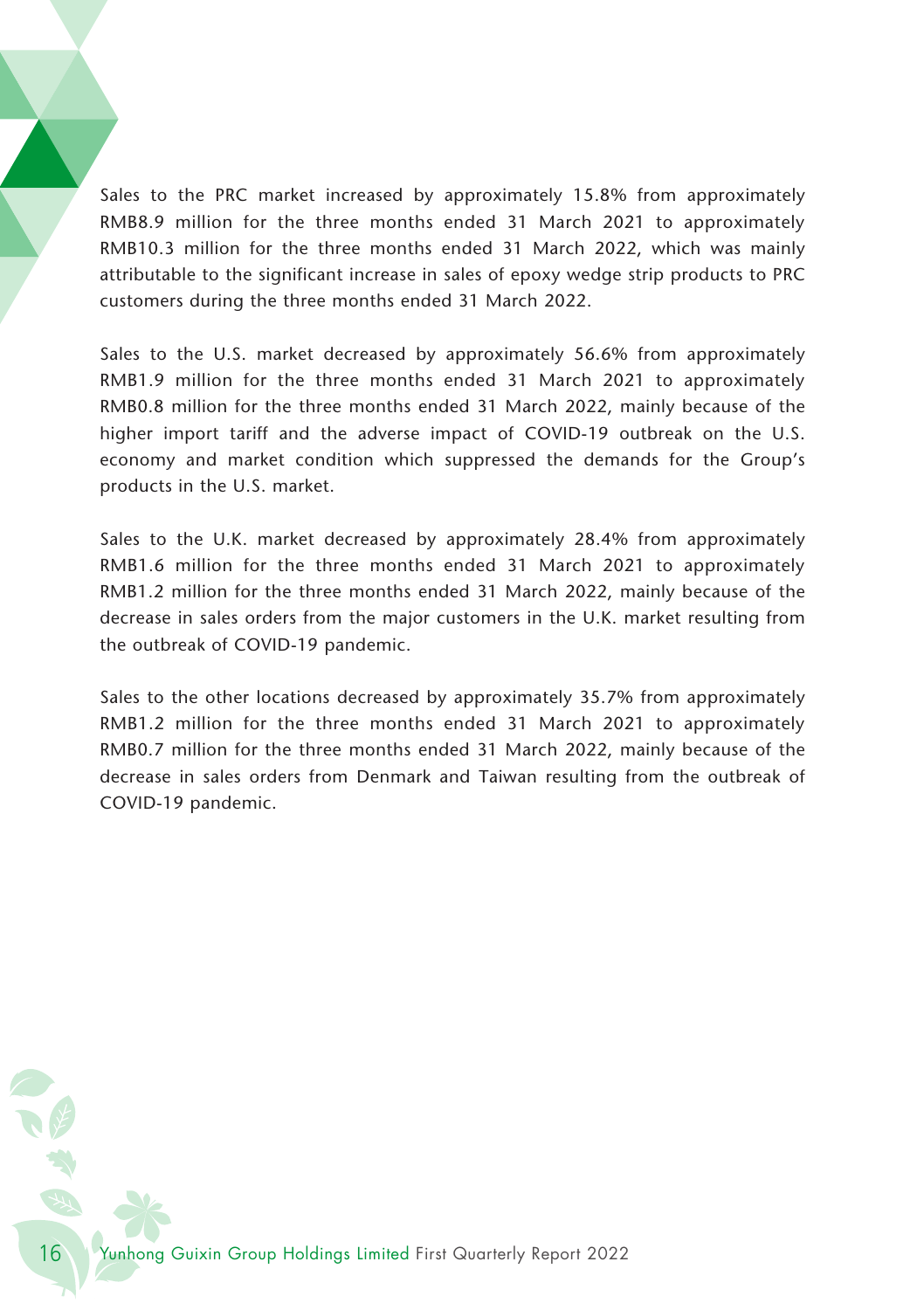## **Operating Costs and Expenses**

Distribution costs decreased significantly by approximately RMB458,000, a 48.3% reduction to approximately RMB490,000 for the three months ended 31 March 2022 from approximately RMB948,000 for the three months ended 31 March 2021. The decrease was mainly attributable to the decrease in wages and salaries, and customs declaration expenses.

Administrative expenses increased by approximately RMB422,000, a 17.8% growth to approximately RMB2.8 million for the three months ended 31 March 2022 from approximately RMB2.4 million for the three months ended 31 March 2021. The increase was mainly attributable to the increase in staff costs and rental expense.

Finance costs decreased significantly by approximately RMB57,000, a 90.5% reduction to approximately RMB6,000 for the three months ended 31 March 2022 from approximately RMB63,000 for the three months ended 31 March 2021. The decrease was mainly due to the repayment of bank loan during the year ended 31 December 2021.

## **Operating Results**

The Group was able to turn around its operating results from a loss of approximately RMB468,000 for the three months ended 31 March 2021 to a profit of approximately RMB126,000 for the three months ended 31 March 2022 largely due to: (i) the increase in gross profit margin for the products sold by the Group during the three months ended 31 March 2022; (ii) rental income from an investment property which was leased out in December 2021; and (iii) conscientious effort taken by the management to cut down the distribution costs for the three months ended 31 March 2022.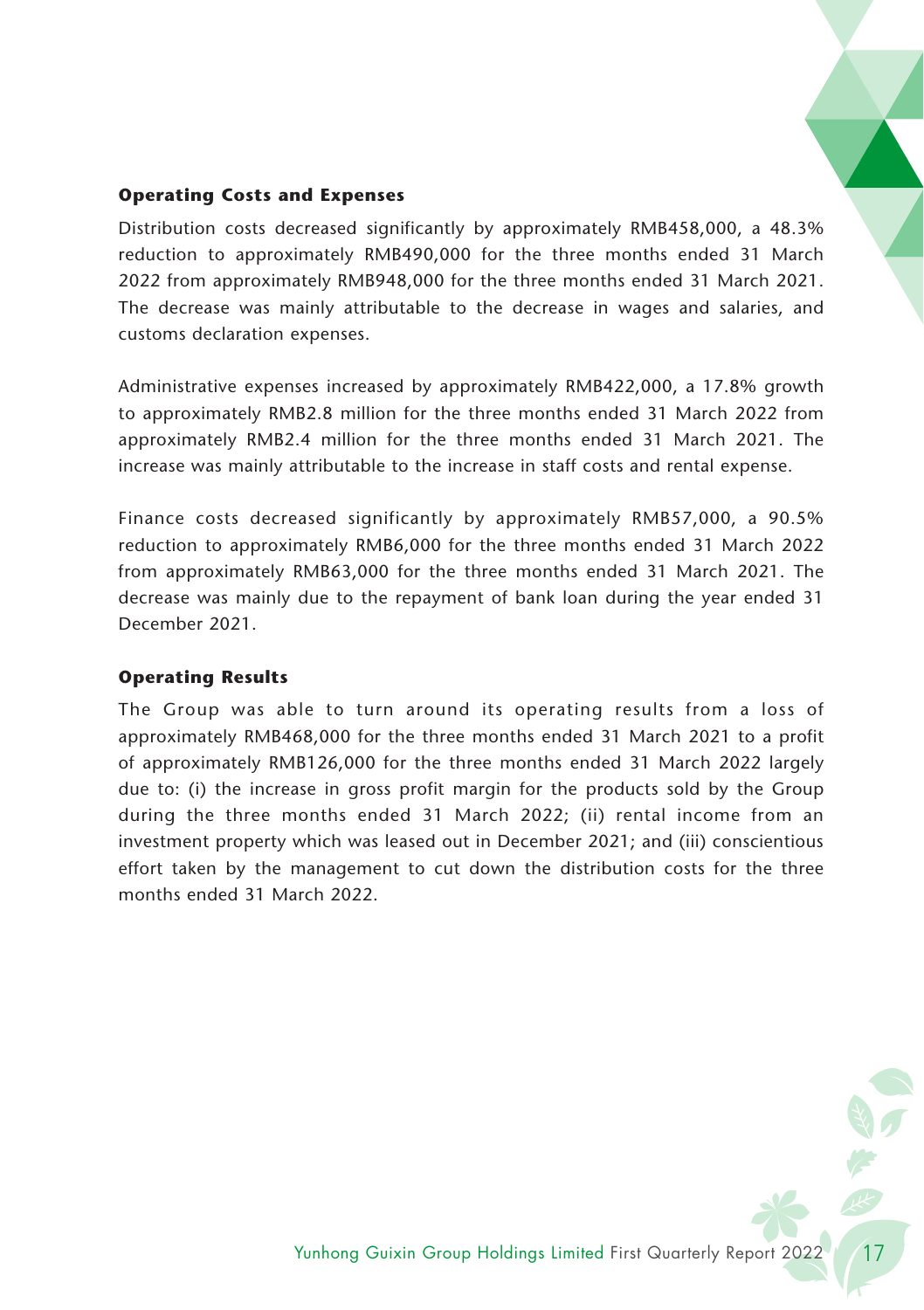# **DIRECTORS' AND CHIEF EXECUTIVES' INTERESTS AND SHORT POSITIONS IN THE SHARES, UNDERLYING SHARES AND DEBENTURES OF THE COMPANY OR ANY ASSOCIATED CORPORATION**

As at 31 March 2022, the interests and short positions of the Directors and chief executive of the Company in the shares of the Company (the "**Shares**"), underlying Shares and debentures of the Company or any of the associated corporations (within the meaning of Part XV of the Securities and Futures Ordinance (Chapter 571 of the laws of Hong Kong) (the "**SFO**")) which were notified to the Company and the Stock Exchange pursuant to Divisions 7 and 8 of Part XV of the SFO (including any interest or short positions which they are taken or deemed to have under such provisions of the SFO), or pursuant to section 352 of the SFO to be entered in the register referred to therein pursuant to the Rules 5.46 to 5.67 of the GEM Listing Rules relating to securities transactions by the directors and to be notified to the Company and the Stock Exchange were as follows:

*(i) Long position in the Shares*

| Name                | Capacity/Nature of interest         | shares held/<br>interested in | Number of Percentage of<br>interest in the<br>Company |
|---------------------|-------------------------------------|-------------------------------|-------------------------------------------------------|
| Mr. Li Yubao (Note) | Interest in controlled corporations | 163,600,000                   | 40.9%                                                 |

*Note:*

Mr. Li Yubao ("**Mr. Li**") is the ultimate controlling shareholder of LF INTERNATIONAL PTE. LTD. ("**LFB**") and Yunhong Group Co., Limited ("**Yunhong**"), both of which in turn hold a total of 163,600,000 Shares. Therefore, Mr. Li is deemed, or taken to be, interested in all the Shares held by LFB and Yunhong for the purposes of the SFO.

18 Yunhong Guixin Group Holdings Limited First Quarterly Report 2022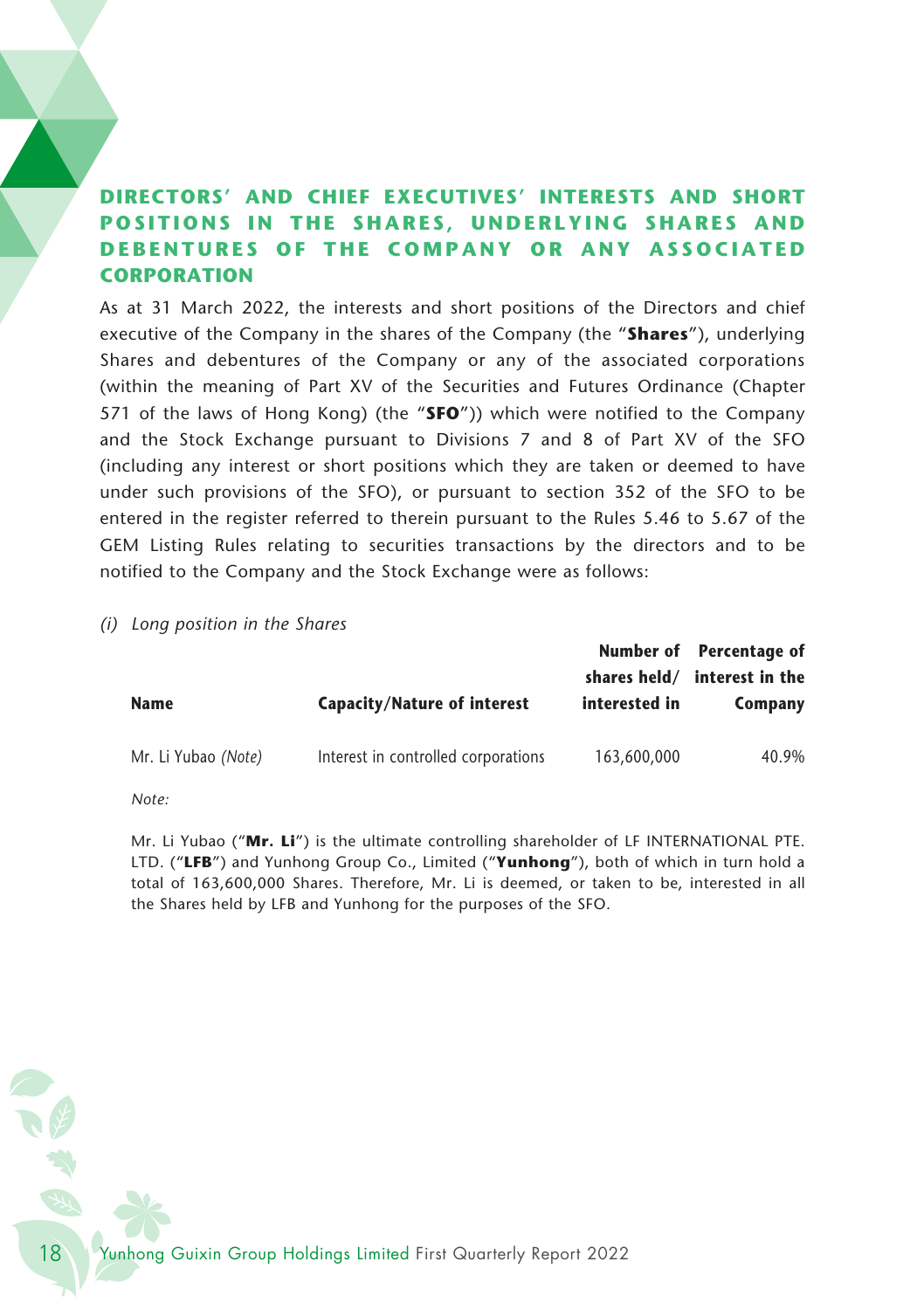| <b>Name</b> | Name of associated<br>corporation                | Capacity/Nature<br>of interest        | Number of<br>shares held | Approximate<br>percentage<br>of interests |
|-------------|--------------------------------------------------|---------------------------------------|--------------------------|-------------------------------------------|
| Mr. Li      | LE INTERNATIONAL PTE.<br>LTD. $("LFS")$ (Note 1) | <b>Beneficial Owner</b>               | 100                      | 100%                                      |
|             | LFB (Note 2)                                     | Interest in controlled<br>corporation |                          | 100%                                      |

### *(ii) Long position in the ordinary shares of associated corporations*

*Notes:*

1. LFS is a limited liability company incorporated in Singapore.

2. LFB is wholly owned by LFS, which is in turn wholly owned by Mr. Li.

Save as disclosed above, as at 31 March 2022, none of the Directors and chief executive of the Company had any interests or short position in the Shares, underlying Shares and debentures of the Company or any of the associated corporations (within the meaning of Part XV of the SFO), as notified to the Company and the Stock Exchange pursuant to Division 7 and 8 Part XV of the SFO, or as recorded in the register required to be kept by the Company under section 352 of the SFO, or otherwise notified to the Company and the Stock Exchange pursuant to Rule 5.46 of the GEM Listing Rules.

# **DIRECTORS' RIGHTS TO PURCHASE SHARES OR DEBENTURES**

Save as otherwise disclosed in this report, at no time during the period was the Company or any of its holding companies, subsidiaries or fellow subsidiaries a party to any arrangements to enable the Directors and chief executives of the Company to acquire benefits by means of the acquisition of shares in, or debentures of, the Company or any body corporate, and none of the Directors and chief executives or their spouses or children under the age of 18, had any right to subscribe for the securities of the Company, or had exercised any such right during the period.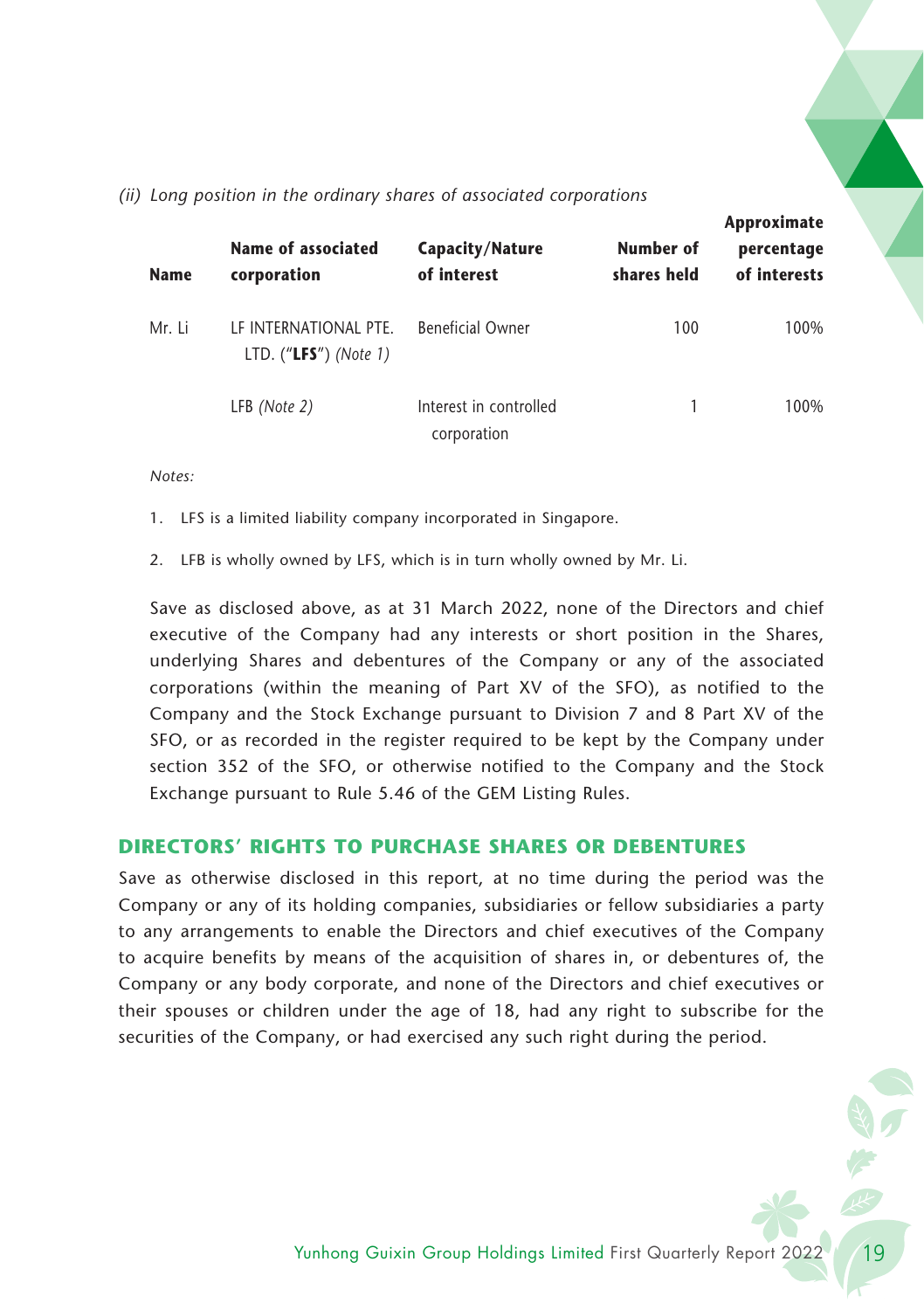# **SUBSTANTIAL SHAREHOLDERS' INTERESTS AND SHORT POSITIONS IN THE SHARES, UNDERLYING SHARES AND DEBENTURES OF THE COMPANY**

As at 31 March 2022, so far as is known to the Directors, the interests and short positions of the persons or corporations (other than a Director or chief executive of the Company) in the Shares or underlying Shares which have been disclosed to the Company under the provisions of Divisions 2 and 3 of Part XV of the SFO and as recorded in the register required to be kept by the Company under section 336 of the SFO or, were, directly or indirectly, interested in 5% or more of the nominal value of any class of share capital carrying rights to vote in all circumstances at general meetings of the Company are as follows:

|                                      |                                         | <b>Number</b>                                |                                             |
|--------------------------------------|-----------------------------------------|----------------------------------------------|---------------------------------------------|
| <b>Name</b>                          | <b>Capacity/Nature of interest</b>      | of ordinary<br>shares held/<br>interested in | Percentage of<br>interest in<br>the Company |
| LFS (Note 1)                         | Interest in a controlled<br>corporation | 123,600,000                                  | 30.9%                                       |
| LFB (Note 1)                         | Beneficial owner                        | 123,600,000                                  | 30.9%                                       |
| Yunhong (Note 2)                     | Beneficial owner                        | 40,000,000                                   | 10.0%                                       |
| Mr. Wu Dong<br>$("Mr. Wu")$ (Note 2) | Interest in controlled corporation      | 40,000,000                                   | 10.0%                                       |
| Mr. Huang Xuechao                    | Beneficial owner                        | 58,880,000                                   | 14.7%                                       |
| Mr. Yan Qixu                         | Beneficial owner                        | 31,880,000                                   | 8.0%                                        |

20 Yunhong Guixin Group Holdings Limited First Quarterly Report 2022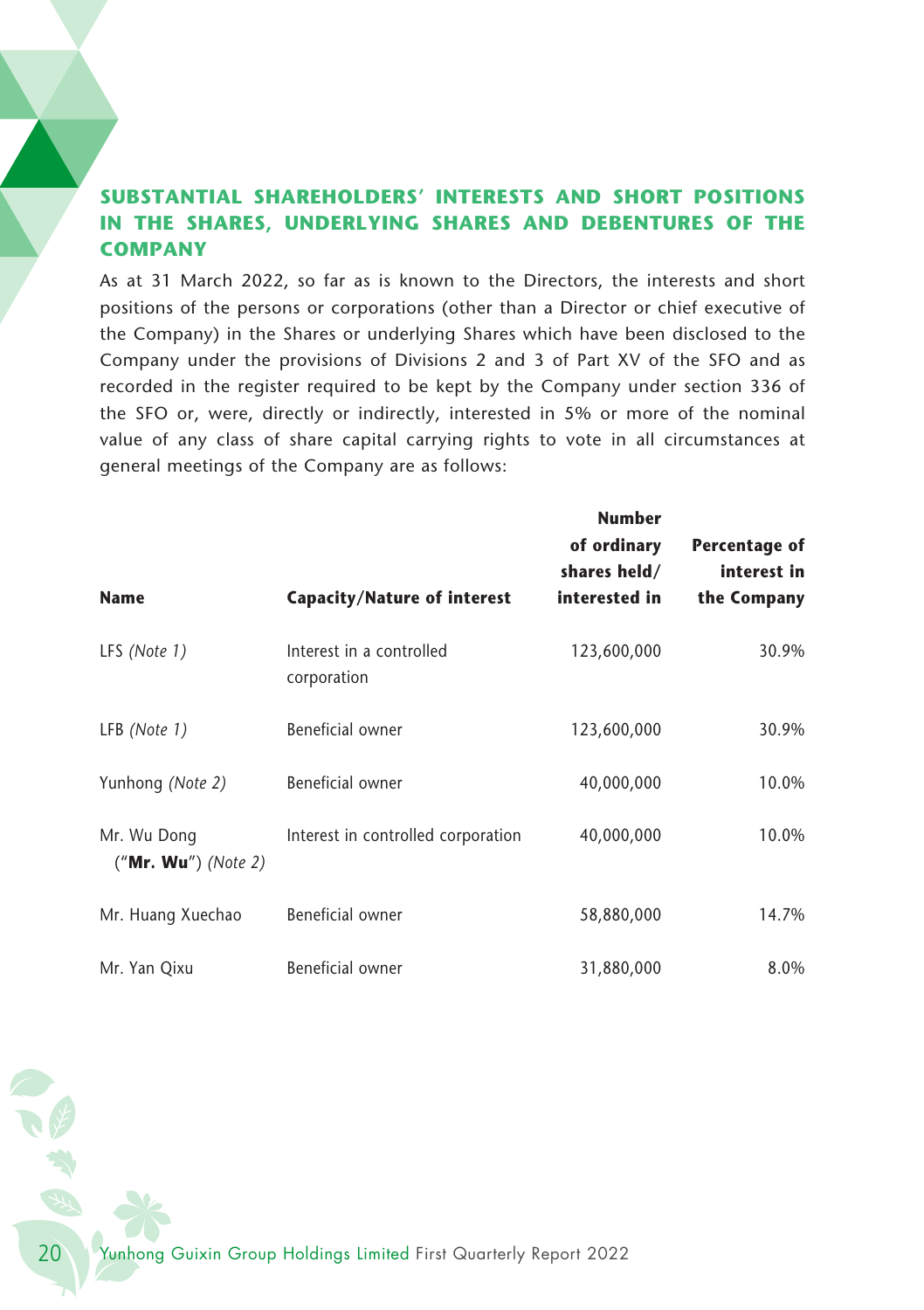#### *Notes:*

- 1. LFB is wholly owned by LFS, which is in turn wholly owned by Mr. Li. Therefore, each of LFS and Mr. Li is deemed or taken to be interested in the Shares held by LFB for the purposes of the SFO.
- 2. Mr. Wu holds approximately 93.67% equity interest in Yunhong, which in turn beneficially owns 40,000,000 Shares (representing 10% of the total number of issued Shares). Therefore, Mr. Wu is deemed or taken to be interested in the Shares held by Yunhong for the purposes of the SFO. Among this 93.67% equity interest in Yunhong, 92% is held by Mr. Wu on behalf of Mr. Li pursuant to the nominee shareholding arrangements between Mr. Wu and Mr. Li. Hence, Mr. Li is regarded as the ultimate controlling shareholder of Yunhong and therefore Mr. Li is deemed or taken to be interested in the Shares held by Yunhong for the purpose of the SFO.

Save as disclosed above, as at 31 March 2022, no other persons (other than the Directors and chief executive of the Company) had any interests or short positions in the Shares and underlying Shares as recorded in the register required to be kept by the Company under section 336 of the SFO or which would fall to be disclosed to the Company and the Stock Exchange pursuant to the provisions of Divisions 2 and 3 of part XV of the SFO.

# **PURCHASE, SALE OR REDEMPTION OF THE COMPANY'S LISTED SHARES**

During the three months ended 31 March 2022, neither the Company nor any of its subsidiaries purchased, sold or redeemed any of the Company's listed securities.

## **COMPETING INTERESTS**

The Directors confirm that none of the Directors and their respective close associates (as defined in the GEM Listing Rules) is interested in any business apart from the business operated by the Group which competes or is likely to compete, directly or indirectly, with the Group's business during the three months ended 31 March 2022 and up to the date of this report.

# **DIRECTORS' SECURITIES TRANSACTIONS**

The Company has adopted the rules set out in Rules 5.48 to 5.67 of the GEM Listing Rules as the code of conduct regarding directors' dealing in securities of the Company. The Directors have complied with such code of conduct and the required standard of dealings in the three months ended 31 March 2022.